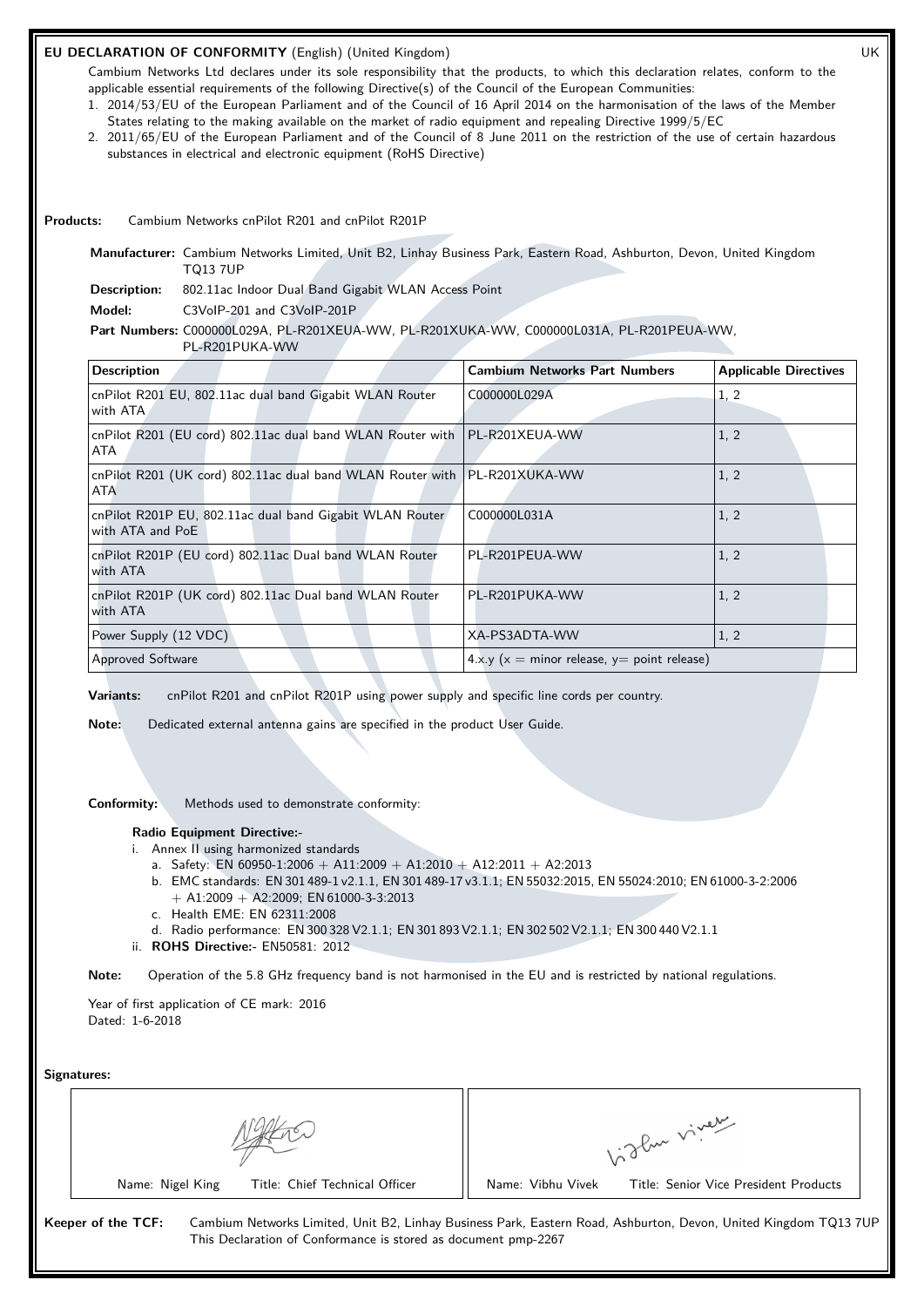# **EU IZJAVA O SUKLADNOSTI** (Hrvatska) (Croatia) HR

Cambium Networks Ltd izjavljuje pod isključivom odgovornošću da se proizvodi na koje se odnosi ova izjava u skladu s važećim bitnim zahtjevima sljedeće Direktive Vijeća Europskih zajednica:

- 1. 2014/53/EU Europskog parlamenta i Vijeća od 16. travnja 2014. o usklađivanju zakona država članica o stavljanju na raspolaganje na tržištu radio uređaja i ukidanju Direktive 1999/5/EC
- 2. 2011/65/EU Europskog parlamenta i Vijeća od 8. lipnja 2011. o ograničenju uporabe određenih opasnih tvari u električnoj i elektroničkoj opremi (RoHS Directive)

**Proizvodi:** Cambium Networks cnPilot R201 and cnPilot R201P

**Proizvođač:** Cambium Networks Limited, Unit B2, Linhay Business Park, Eastern Road, Ashburton, Devon, United Kingdom TQ13 7UP **Opis:** 802.11ac unutarnja dvostruka džepna Gigabit WLAN pristupna točka **Model:** C3VoIP-201 and C3VoIP-201P **Brojevi dijelova:** C000000L029A, PL-R201XEUA-WW, PL-R201XUKA-WW, C000000L031A, PL-R201PEUA-WW,

| PL-R201PUKA-WW                                                                            |                                               |                       |  |
|-------------------------------------------------------------------------------------------|-----------------------------------------------|-----------------------|--|
| Opis                                                                                      | Cambium Networks Brojevi dijelova             | Primjenjive smjernice |  |
| cnPilot R201 EU, 802.11ac dual band Gigabit WLAN Router<br>with ATA                       | C000000L029A                                  | 1, 2                  |  |
| cnPilot R201 (EU cord) 802.11ac dual band WLAN Router with   PL-R201XEUA-WW<br>ATA        |                                               | 1, 2                  |  |
| cnPilot R201 (UK cord) 802.11ac dual band WLAN Router with   PL-R201XUKA-WW<br><b>ATA</b> |                                               | 1, 2                  |  |
| cnPilot R201P EU, 802.11ac dual band Gigabit WLAN Router<br>with ATA and PoE              | C000000L031A                                  | 1, 2                  |  |
| cnPilot R201P (EU cord) 802.11ac Dual band WLAN Router<br>with ATA                        | PL-R201PEUA-WW                                | 1, 2                  |  |
| cnPilot R201P (UK cord) 802.11ac Dual band WLAN Router<br>with ATA                        | PL-R201PUKA-WW                                | 1, 2                  |  |
| Power Supply (12 VDC)                                                                     | XA-PS3ADTA-WW                                 | 1, 2                  |  |
| <b>Approved Software</b>                                                                  | $4.x.y(x = minor release, y = point release)$ |                       |  |

**Varijante:** cnPilot R201 and cnPilot R201P pomoću napajanja i posebnih kabela za svaku zemlju.

**Bilješka:** Dedicirani dobici za vanjske antene navedeni su u korisničkom priručniku za proizvod.

**Konformizam:** Metode koje se koriste za dokazivanje sukladnosti:

#### **Direktiva o radijskoj opremi:-**

- i. Prilog II. Primjenjujući usklađene norme
	- a. Sigurnosni: EN 60950-1:2006 + A11:2009 + A1:2010 + A12:2011 + A2:2013
	- b. EMC standardi: EN 301 489-1 v2.1.1, EN 301 489-17 v3.1.1; EN 55032:2015, EN 55024:2010; EN 61000-3-2:2006  $+$  A1:2009  $+$  A2:2009; EN 61000-3-3:2013
	- c. Zdravlje EME: EN 62311:2008
	- d. Radio izvedba: EN 300 328 V2.1.1; EN 301 893 V2.1.1; EN 302 502 V2.1.1; EN 300 440 V2.1.1
- ii. **ROHS smjernica:-** EN50581: 2012

**Napomena:** Rad frekvencije 5.8 GHz nije usklađen u EU i ograničen je nacionalnim propisima.

Godina prve primjene oznake CE: 2016 Datiran: 1-6-2018

**Potpisi:**

| POLDISI: |              |                  |                                                              |                   |                                                                                                                  |
|----------|--------------|------------------|--------------------------------------------------------------|-------------------|------------------------------------------------------------------------------------------------------------------|
|          |              |                  |                                                              | 1. The viver      |                                                                                                                  |
|          |              | Name: Nigel King | Title: Chief Technical Officer                               | Name: Vibhu Vivek | Title: Senior Vice President Products                                                                            |
|          | Čuvar TCF-a: |                  | Ova Izjava o sukladnosti pohranjena je kao dokument pmp-2267 |                   | Cambium Networks Limited, Unit B2, Linhay Business Park, Eastern Road, Ashburton, Devon, United Kingdom TQ13 7UP |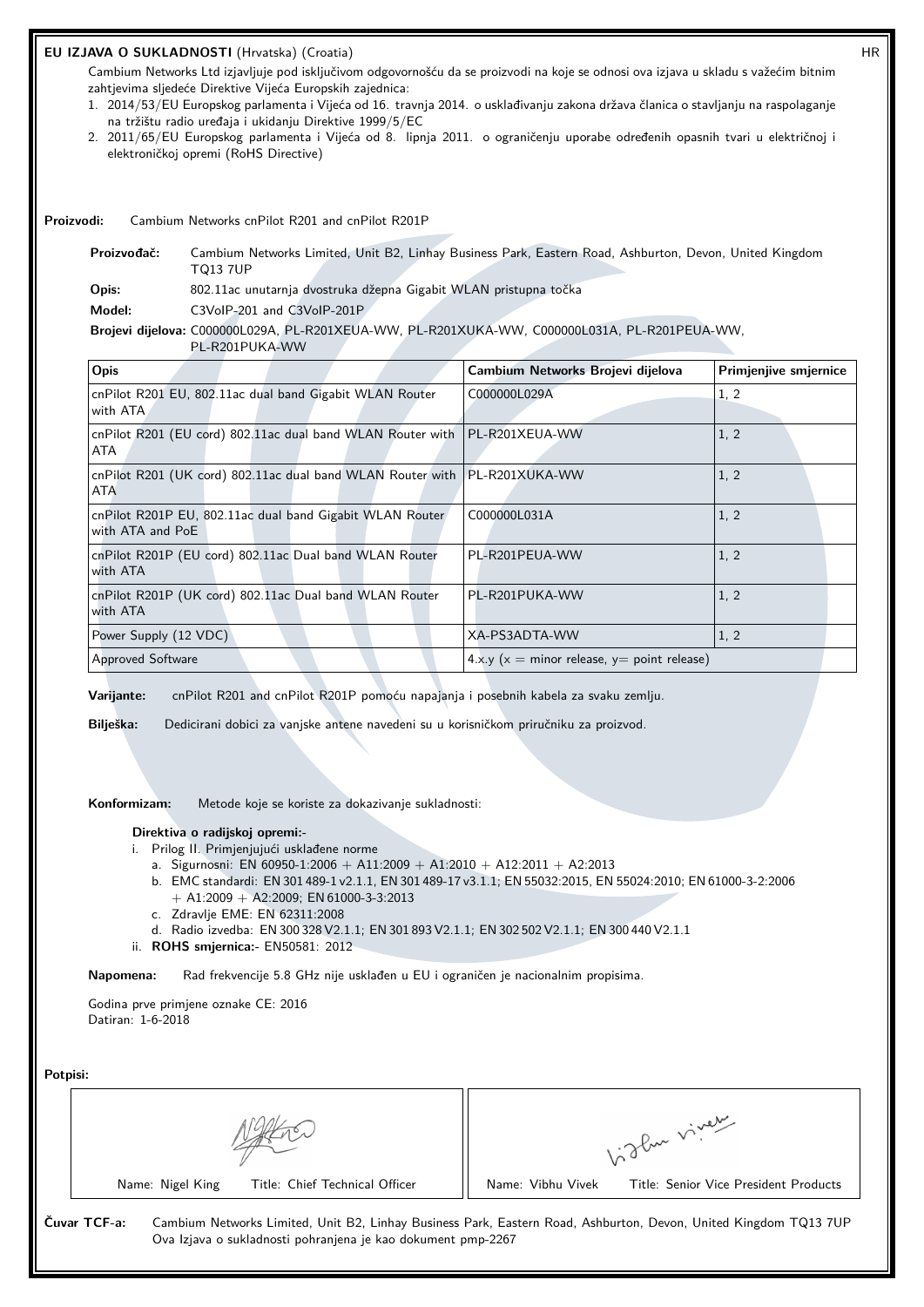# **EU PROHLÁŠENÍ O SHODĚ** (Tjeck) (Czech Republic) CZ

Cambium Networks Ltd prohlašuje na svou výhradní odpovědnost, že výrobky, na něž se toto prohlášení vztahuje, splňují platné základní požadavky následující směrnice (směrnic) Rady Evropských společenství:

- 1. 2014/53/EU ze dne 16. dubna 2014 o harmonizaci právních předpisů členských států týkajících se uvádění rádiových zařízení na trh ao zrušení směrnice Evropského parlamentu a Rady 1999/5/EC
- 2. 2011/65/EU Evropského parlamentu a Rady ze dne 8. června 2011 o omezení používání některých nebezpečných látek v elektrických a elektronických zařízeních (směrnice o omezení používání některých nebezpečných látek)

**Produkt:** Cambium Networks cnPilot R201 and cnPilot R201P

**Výrobce:** Cambium Networks Limited, Unit B2, Linhay Business Park, Eastern Road, Ashburton, Devon, United Kingdom TQ13 7UP

Popis: 802.11ac vnitřní dvoupásmový gigabitový přístupový bod WLAN

**Modelka:** C3VoIP-201 and C3VoIP-201P

#### **Čísla součástí:** C000000L029A, PL-R201XEUA-WW, PL-R201XUKA-WW, C000000L031A, PL-R201PEUA-WW,

PL-R201PUKA-WW

| <b>Popis</b>                                                                              | Cambium Networks Čísla součástí               | Platné směrnice |
|-------------------------------------------------------------------------------------------|-----------------------------------------------|-----------------|
| cnPilot R201 EU, 802.11ac dual band Gigabit WLAN Router<br>with ATA                       | C000000L029A                                  | 1, 2            |
| cnPilot R201 (EU cord) 802.11ac dual band WLAN Router with   PL-R201XEUA-WW<br>ATA        |                                               | 1, 2            |
| cnPilot R201 (UK cord) 802.11ac dual band WLAN Router with   PL-R201XUKA-WW<br><b>ATA</b> |                                               | 1, 2            |
| cnPilot R201P EU, 802.11ac dual band Gigabit WLAN Router<br>with ATA and PoE              | C000000L031A                                  | 1, 2            |
| cnPilot R201P (EU cord) 802.11ac Dual band WLAN Router<br>with ATA                        | PL-R201PEUA-WW                                | 1, 2            |
| cnPilot R201P (UK cord) 802.11ac Dual band WLAN Router<br>with ATA                        | PL-R201PUKA-WW                                | 1, 2            |
| Power Supply (12 VDC)                                                                     | XA-PS3ADTA-WW                                 | 1, 2            |
| <b>Approved Software</b>                                                                  | $4.x.y(x = minor release, y = point release)$ |                 |

**Varianty:** cnPilot R201 and cnPilot R201P s napájecím zdrojem a specifickými linkovými kabely pro jednotlivé země.

**Poznámka:** Vyhrazené zisky externí antény jsou uvedeny v uživatelské příručce produktu.

**Souladu:** Metody používané k prokázání shody:

#### **Radio Equipment Directive:-**

- i. V příloze II za použití harmonizovaných norem
	- a. Bezpečnost: EN 60950-1:2006 + A11:2009 + A1:2010 + A12:2011 + A2:2013
	- b. EMC standardy: EN 301 489-1 v2.1.1, EN 301 489-17 v3.1.1; EN 55032:2015, EN 55024:2010; EN 61000-3-2:2006  $+$  A1:2009  $+$  A2:2009; EN 61000-3-3:2013
	- c. Zdraví EME: EN 62311:2008
	- d. Rádiový výkon: EN 300 328 V2.1.1; EN 301 893 V2.1.1; EN 302 502 V2.1.1; EN 300 440 V2.1.1
- ii. **Směrnice ROHS:-** EN50581: 2012

**Poznámka:** Provoz frekvenčního pásma 5,8 GHz není v EU harmonizován a je omezen vnitrostátními předpisy.

Rok první aplikace značky CE: 2016 S daty: 1-6-2018

**Podpisy:**

| Podpisy:     |                                                                                                                                                                               |                   |                                       |
|--------------|-------------------------------------------------------------------------------------------------------------------------------------------------------------------------------|-------------------|---------------------------------------|
|              |                                                                                                                                                                               | of the viver      |                                       |
|              | Title: Chief Technical Officer<br>Name: Nigel King                                                                                                                            | Name: Vibhu Vivek | Title: Senior Vice President Products |
| Strážce TCF: | Cambium Networks Limited, Unit B2, Linhay Business Park, Eastern Road, Ashburton, Devon, United Kingdom TQ13 7UP<br>Toto prohlášení o shodě je uloženo jako dokument pmp-2267 |                   |                                       |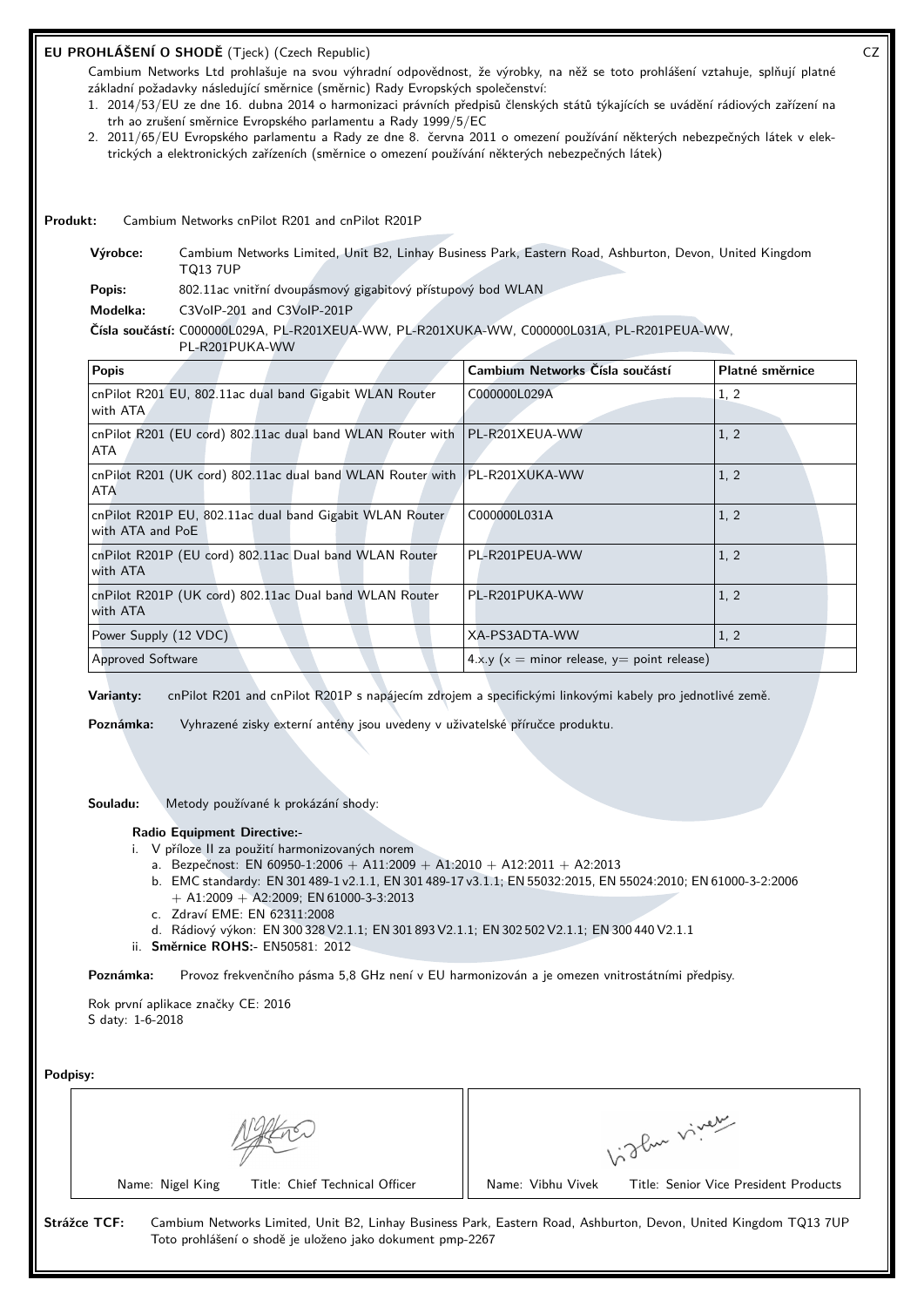# **EU-OVERENSSTEMMELSESERKLÆRING** (Dansk) (Denmark) DK

Cambium Networks Ltd erklærer på eget ansvar, at de produkter, som denne erklæring vedrører, overholder de gældende væsentlige krav i følgende direktiv (er) i Rådet for De Europæiske Fællesskaber:

- 1. 2014/53/EU Europa-Parlamentets og Rådets afgørelse af 16. april 2014 om harmonisering af medlemsstaternes lovgivning om markedsføring af radioudstyr og om ophævelse af direktiv 1999/5/EC
- 2. 2011/65/EU Europa-Parlamentets og Rådets afgørelse af 8. juni 2011 om begrænsning af anvendelsen af visse farlige stoffer i elektrisk og elektronisk udstyr (RoHS Directive)

**Produkter:** Cambium Networks cnPilot R201 and cnPilot R201P

**Fabrikant:** Cambium Networks Limited, Unit B2, Linhay Business Park, Eastern Road, Ashburton, Devon, United Kingdom TQ13 7UP

**Beskrivelse:** 802.11ac Indoor Dual Band Gigabit WLAN Access Point

**Model:** C3VoIP-201 and C3VoIP-201P

#### **Artikelnumre:** C000000L029A, PL-R201XEUA-WW, PL-R201XUKA-WW, C000000L031A, PL-R201PEUA-WW,

PL-R201PUKA-WW

| <b>Beskrivelse</b>                                                                        | <b>Cambium Networks Artikelnumre</b>          | Gældende direktiver |
|-------------------------------------------------------------------------------------------|-----------------------------------------------|---------------------|
| cnPilot R201 EU, 802.11ac dual band Gigabit WLAN Router<br>with ATA                       | C000000L029A                                  | 1, 2                |
| cnPilot R201 (EU cord) 802.11ac dual band WLAN Router with   PL-R201XEUA-WW<br>ATA        |                                               | 1, 2                |
| cnPilot R201 (UK cord) 802.11ac dual band WLAN Router with   PL-R201XUKA-WW<br><b>ATA</b> |                                               | 1, 2                |
| cnPilot R201P EU, 802.11ac dual band Gigabit WLAN Router<br>with ATA and PoE              | C000000L031A                                  | 1, 2                |
| cnPilot R201P (EU cord) 802.11ac Dual band WLAN Router<br>with ATA                        | PL-R201PEUA-WW                                | 1, 2                |
| cnPilot R201P (UK cord) 802.11ac Dual band WLAN Router<br>with ATA                        | PL-R201PUKA-WW                                | 1.2                 |
| Power Supply (12 VDC)                                                                     | XA-PS3ADTA-WW                                 | 1, 2                |
| <b>Approved Software</b>                                                                  | $4.x.y(x = minor release, y = point release)$ |                     |

**Varianter:** cnPilot R201 and cnPilot R201P ved hjælp af strømforsyning og specifikke ledningskabler pr. land.

**Bemærk:** Dedikerede ydre antennegevinster er angivet i produktets brugervejledning.

**Overensstemmelse:** Metoder der anvendes til at påvise overensstemmelse:

#### **Direktiv om radioudstyr:-**

- i. Bilag II ved anvendelse af harmoniserede standarder
	- a. Sikkerhed: EN 60950-1:2006 + A11:2009 + A1:2010 + A12:2011 + A2:2013
	- b. EMC standarder: EN 301 489-1 v2.1.1, EN 301 489-17 v3.1.1; EN 55032:2015, EN 55024:2010; EN 61000-3-2:2006  $+$  A1:2009  $+$  A2:2009; EN 61000-3-3:2013
	- c. Sundhed EME: EN 62311:2008
	- d. Radio præstation: EN 300 328 V2.1.1; EN 301 893 V2.1.1; EN 302 502 V2.1.1; EN 300 440 V2.1.1
- ii. **ROHS-direktivet:-** EN50581: 2012

**Bemærk:** Drift af 5,8 GHz-frekvensbåndet er ikke harmoniseret i EU og er begrænset af nationale bestemmelser.

År for første ansøgning om CE-mærkning: 2016 Dateret: 1-6-2018

**Underskrifter:**

|                |                  |                                                                | ylu viver         |                                                                                                                  |
|----------------|------------------|----------------------------------------------------------------|-------------------|------------------------------------------------------------------------------------------------------------------|
|                | Name: Nigel King | Title: Chief Technical Officer                                 | Name: Vibhu Vivek | Title: Senior Vice President Products                                                                            |
| Keeper af TCF: |                  | Denne overensstemmelseserklæring er gemt som dokument pmp-2267 |                   | Cambium Networks Limited, Unit B2, Linhay Business Park, Eastern Road, Ashburton, Devon, United Kingdom TQ13 7UP |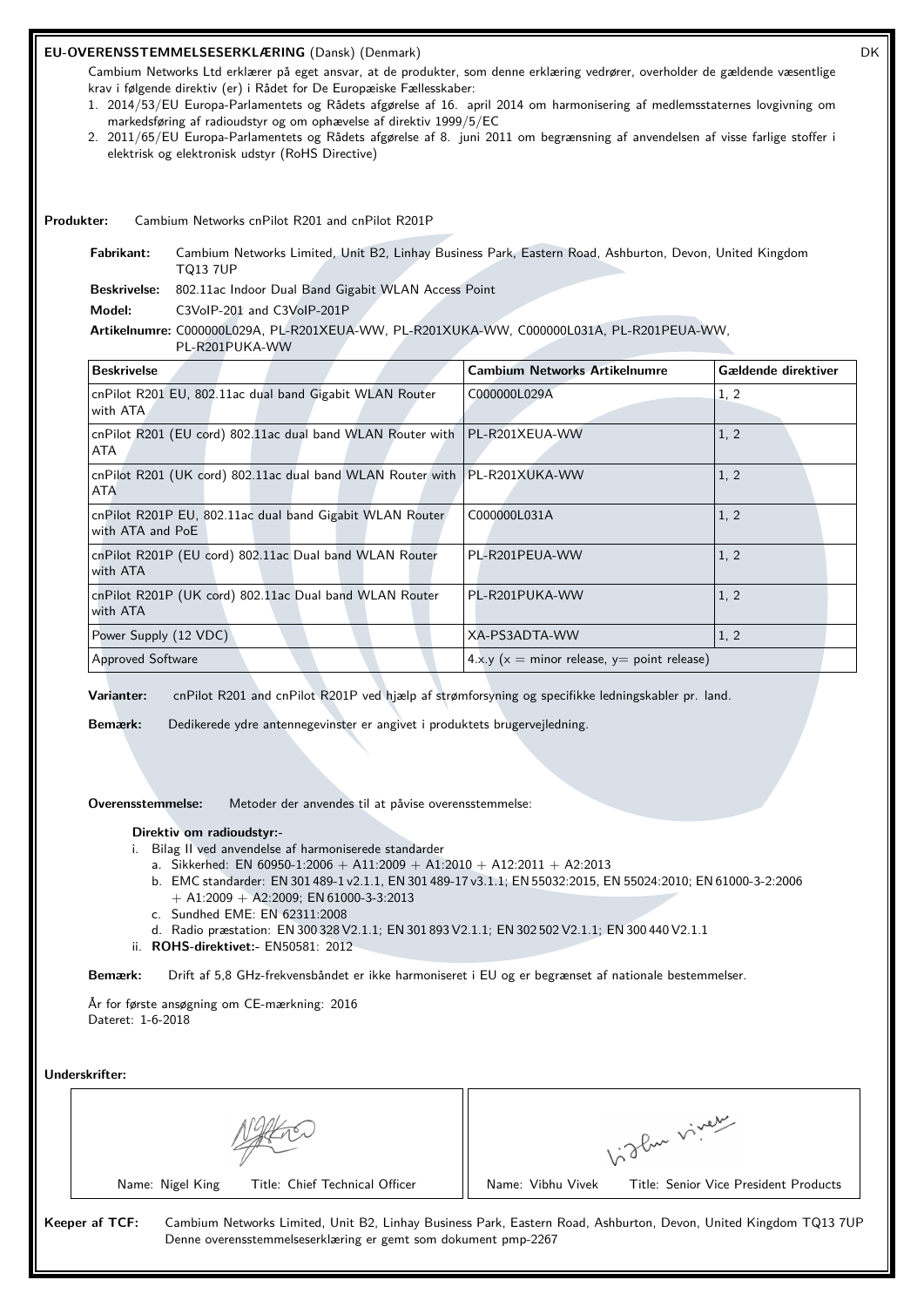# EU-KONFORMITÄTSERKLÄRUNG (Deutch) (Germany, Austria, Lichenstein, Switzerland) DE AT LI CH

Cambium Networks Ltd erklärt in alleiniger Verantwortung, dass die Produkte, auf die sich diese Erklärung bezieht, den geltenden grundlegenden Anforderungen der folgenden Richtlinie (n) des Rates der Europäischen Gemeinschaften entsprechen:

- 1. 2014/53/EU des Europäischen Parlaments und des Rates vom 16. April 2014 zur Harmonisierung der Rechtsvorschriften der Mitgliedstaaten über die Bereitstellung von Funkanlagen auf dem Markt und zur Aufhebung der Richtlinie 1999/5/EC
- 2. 2011/65/EU des Europäischen Parlaments und des Rates vom 8. Juni 2011 zur Beschränkung der Verwendung bestimmter gefährlicher Stoffe in Elektro- und Elektronikgeräten (RoHS-Richtlinie)

**Produkte:** Cambium Networks cnPilot R201 and cnPilot R201P

**Hersteller:** Cambium Networks Limited, Unit B2, Linhay Business Park, Eastern Road, Ashburton, Devon, United Kingdom TQ13 7UP

**Beschreibung:** 802.11ac Dual-Band Gigabit WLAN Access Point für drinnen

**Modell:** C3VoIP-201 and C3VoIP-201P

# **Teilnummern:** C000000L029A, PL-R201XEUA-WW, PL-R201XUKA-WW, C000000L031A, PL-R201PEUA-WW,

PL-R201PUKA-WW

| <b>Beschreibung</b>                                                                | <b>Cambium Networks Teilnummern</b>                      | Anwendbare<br><b>Richtlinien</b> |
|------------------------------------------------------------------------------------|----------------------------------------------------------|----------------------------------|
| cnPilot R201 EU, 802.11ac dual band Gigabit WLAN Router<br>with ATA                | C000000L029A                                             | 1, 2                             |
| cnPilot R201 (EU cord) 802.11ac dual band WLAN Router with   PL-R201XEUA-WW<br>ATA |                                                          | 1, 2                             |
| cnPilot R201 (UK cord) 802.11ac dual band WLAN Router with   PL-R201XUKA-WW<br>ATA |                                                          | 1, 2                             |
| cnPilot R201P EU, 802.11ac dual band Gigabit WLAN Router<br>with ATA and PoE       | C000000L031A                                             | 1, 2                             |
| cnPilot R201P (EU cord) 802.11ac Dual band WLAN Router<br>with ATA                 | PL-R201PEUA-WW                                           | 1, 2                             |
| cnPilot R201P (UK cord) 802.11ac Dual band WLAN Router<br>with ATA                 | PL-R201PUKA-WW                                           | 1, 2                             |
| Power Supply (12 VDC)                                                              | XA-PS3ADTA-WW                                            | 1, 2                             |
| <b>Approved Software</b>                                                           | $4 \times y$ ( $x =$ minor release, $y =$ point release) |                                  |

**Varianten:** cnPilot R201 and cnPilot R201P verwendet Netzteil und spezifische Netzkabel pro Land.

**Hinweis:** Dedizierte externe Antennenverstärkungen sind im Produkthandbuch angegeben.

**Konformität:** Methoden zum Nachweis der Konformität:

# **Richtlinie über Funkanlagen:-**

- i. Anhang II unter Verwendung harmonisierter Normen
	- a. Sicherheit: EN 60950-1:2006 + A11:2009 + A1:2010 + A12:2011 + A2:2013
	- b. EMV-Standards: EN 301 489-1 v2.1.1, EN 301 489-17 v3.1.1; EN 55032:2015, EN 55024:2010; EN 61000-3-2:2006  $+$  A1:2009 + A2:2009; EN 61000-3-3:2013
	- c. Gesundheit: EN 62311:2008
	- d. Radio-Leistung: EN 300 328 V2.1.1; EN 301 893 V2.1.1; EN 302 502 V2.1.1; EN 300 440 V2.1.1
- ii. **ROHS-Richtlinie:-** EN50581: 2012

**Hinweis:** Der Betrieb des 5,8-GHz-Frequenzbandes ist in der EU nicht harmonisiert und durch nationale Vorschriften eingeschränkt.

År for første ansøgning om CE-mærkning: 2016 Datiert: 1-6-2018

**Unterschriften:**

|                |                  |                                                                   | . Jlu viver       |                                                                                                                  |
|----------------|------------------|-------------------------------------------------------------------|-------------------|------------------------------------------------------------------------------------------------------------------|
|                | Name: Nigel King | Title: Chief Technical Officer                                    | Name: Vibhu Vivek | Title: Senior Vice President Products                                                                            |
| Hüter des TCF: |                  | Diese Konformitätserklärung ist als Dokument gespeichert pmp-2267 |                   | Cambium Networks Limited, Unit B2, Linhay Business Park, Eastern Road, Ashburton, Devon, United Kingdom TQ13 7UP |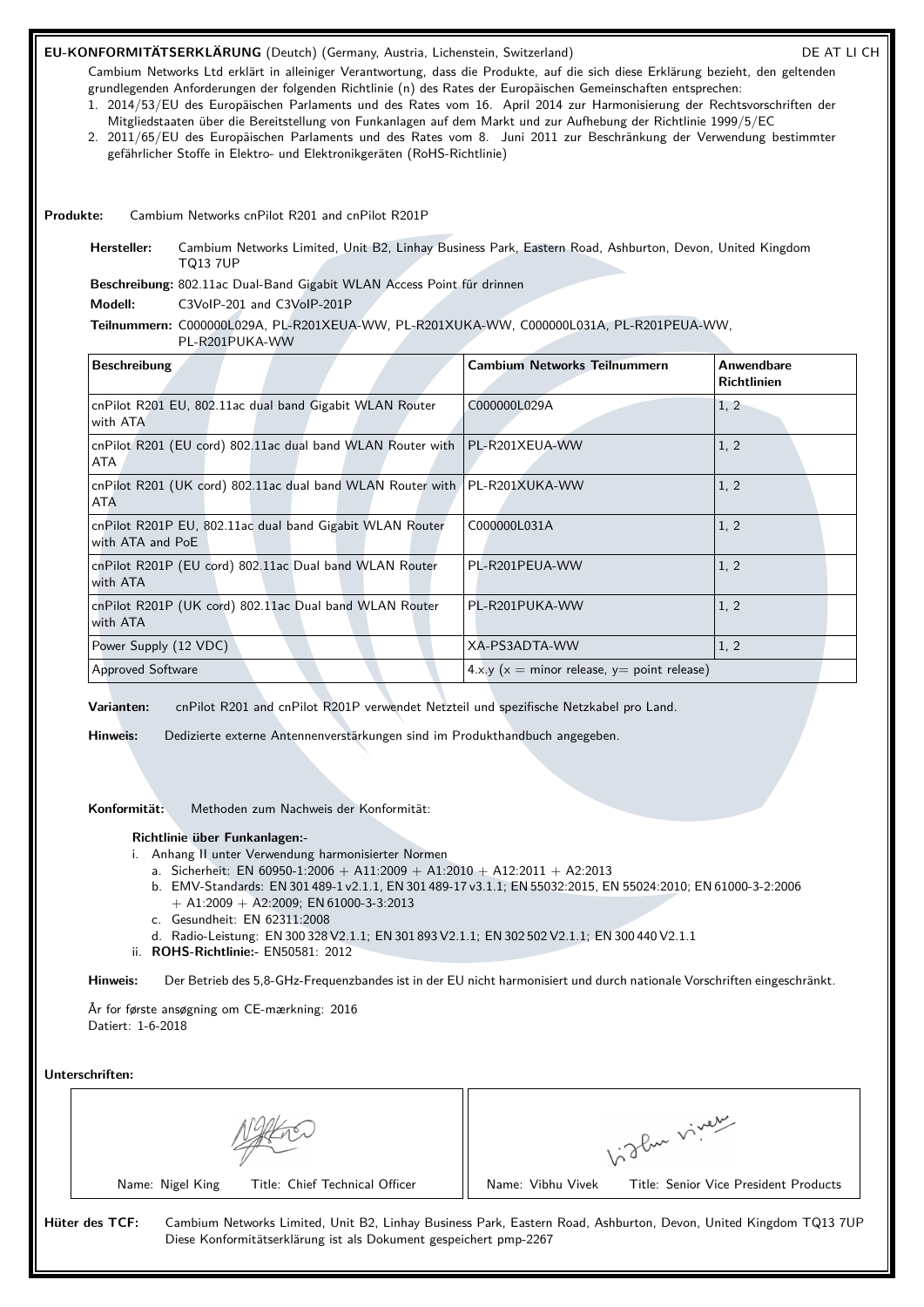# **ELi VASTAVUSDEKLARATSIOON** (Eesti) (Estonia) EE

Cambium Networks Ltd deklareerib ainuisikuliselt, et tooted, millele käesolev deklaratsioon on seotud, vastavad Euroopa Ühenduste Nõukogu järgmise direktiivi (de) le kehtivatele olulistele nõuetele:

- 1. 2014/53/EU Euroopa Parlamendi ja nõukogu otsus, 16. aprill 2014, raadioseadmete turul kättesaadavaks tegemist käsitlevate liikmesriikide õigusaktide ühtlustamise ja direktiivi kehtetuks tunnistamise kohta 1999/5/EC
- 2. 2011/65/EU Euroopa Parlamendi ja nõukogu otsus, 8. juuni 2011, teatavate ohtlike ainete kasutamise piiramise kohta elektri- ja elektroonikaseadmetes (ohtlike ainete kasutamise piiramise direktiiv)

**Tooted:** Cambium Networks cnPilot R201 and cnPilot R201P

**Tootja:** Cambium Networks Limited, Unit B2, Linhay Business Park, Eastern Road, Ashburton, Devon, United Kingdom TQ13 7UP

**Kirjeldus:** 802.11ac Indoor Dual Band Gigabit WLAN Access Point

**Mudel:** C3VoIP-201 and C3VoIP-201P

#### **Osade numbrid:** C000000L029A, PL-R201XEUA-WW, PL-R201XUKA-WW, C000000L031A, PL-R201PEUA-WW,

PL-R201PUKA-WW

| <b>Kirjeldus</b>                                                                   | <b>Cambium Networks Osade numbrid</b>               | Kohaldatavad<br>direktiivid |
|------------------------------------------------------------------------------------|-----------------------------------------------------|-----------------------------|
| cnPilot R201 EU, 802.11ac dual band Gigabit WLAN Router<br>with ATA                | C000000L029A                                        | 1, 2                        |
| cnPilot R201 (EU cord) 802.11ac dual band WLAN Router with   PL-R201XEUA-WW<br>ATA |                                                     | 1, 2                        |
| cnPilot R201 (UK cord) 802.11ac dual band WLAN Router with   PL-R201XUKA-WW<br>ATA |                                                     | 1, 2                        |
| cnPilot R201P EU, 802.11ac dual band Gigabit WLAN Router<br>with ATA and PoE       | C000000L031A                                        | 1, 2                        |
| cnPilot R201P (EU cord) 802.11ac Dual band WLAN Router<br>with ATA                 | PL-R201PEUA-WW                                      | 1, 2                        |
| cnPilot R201P (UK cord) 802.11ac Dual band WLAN Router<br>with ATA                 | PL-R201PUKA-WW                                      | 1, 2                        |
| Power Supply (12 VDC)                                                              | XA-PS3ADTA-WW                                       | 1, 2                        |
| <b>Approved Software</b>                                                           | $4 \times y$ (x = minor release, y = point release) |                             |

**Variandid:** cnPilot R201 and cnPilot R201P, mis kasutab toiteallikat ja konkreetset juhtmestikku igas riigis.

**Märge:** Pühendatud välise antenni kasumid on täpsustatud toote kasutusjuhendis.

# **Vastavus:** Nõuetele vastavuse tõendamiseks kasutatud meetodid:

#### **Raadioseadmete direktiiv:-**

- i. II lisa, kasutades harmoneeritud standardeid
	- a. Ohutus: EN 60950-1:2006 + A11:2009 + A1:2010 + A12:2011 + A2:2013
	- b. EMC standardid: EN 301 489-1 v2.1.1, EN 301 489-17 v3.1.1; EN 55032:2015, EN 55024:2010; EN 61000-3-2:2006 + A1:2009 + A2:2009; EN 61000-3-3:2013
	- c. Tervis EME: EN 62311:2008
	- d. Raadio jõudlus: EN 300 328 V2.1.1; EN 301 893 V2.1.1; EN 302 502 V2.1.1; EN 300 440 V2.1.1
- ii. **ROHS direktiiv:-** EN50581: 2012

**Märkus:** Sagedusalas 5,8 GHz töötav töö ei ole ELis ühtlustatud ja seda piiravad siseriiklikud õigusaktid.

Year of first application of CE mark: 2016 Kuupäevastatud: 1-6-2018

| Allkirjad:                                                                   |                                                                                                                  |
|------------------------------------------------------------------------------|------------------------------------------------------------------------------------------------------------------|
|                                                                              | 1:2 Pur viver                                                                                                    |
| Title: Chief Technical Officer<br>Name: Nigel King                           | Name: Vibhu Vivek<br>Title: Senior Vice President Products                                                       |
| TCF valdaja:<br>See vastavusdeklaratsioon salvestatakse dokumendina pmp-2267 | Cambium Networks Limited, Unit B2, Linhay Business Park, Eastern Road, Ashburton, Devon, United Kingdom TQ13 7UP |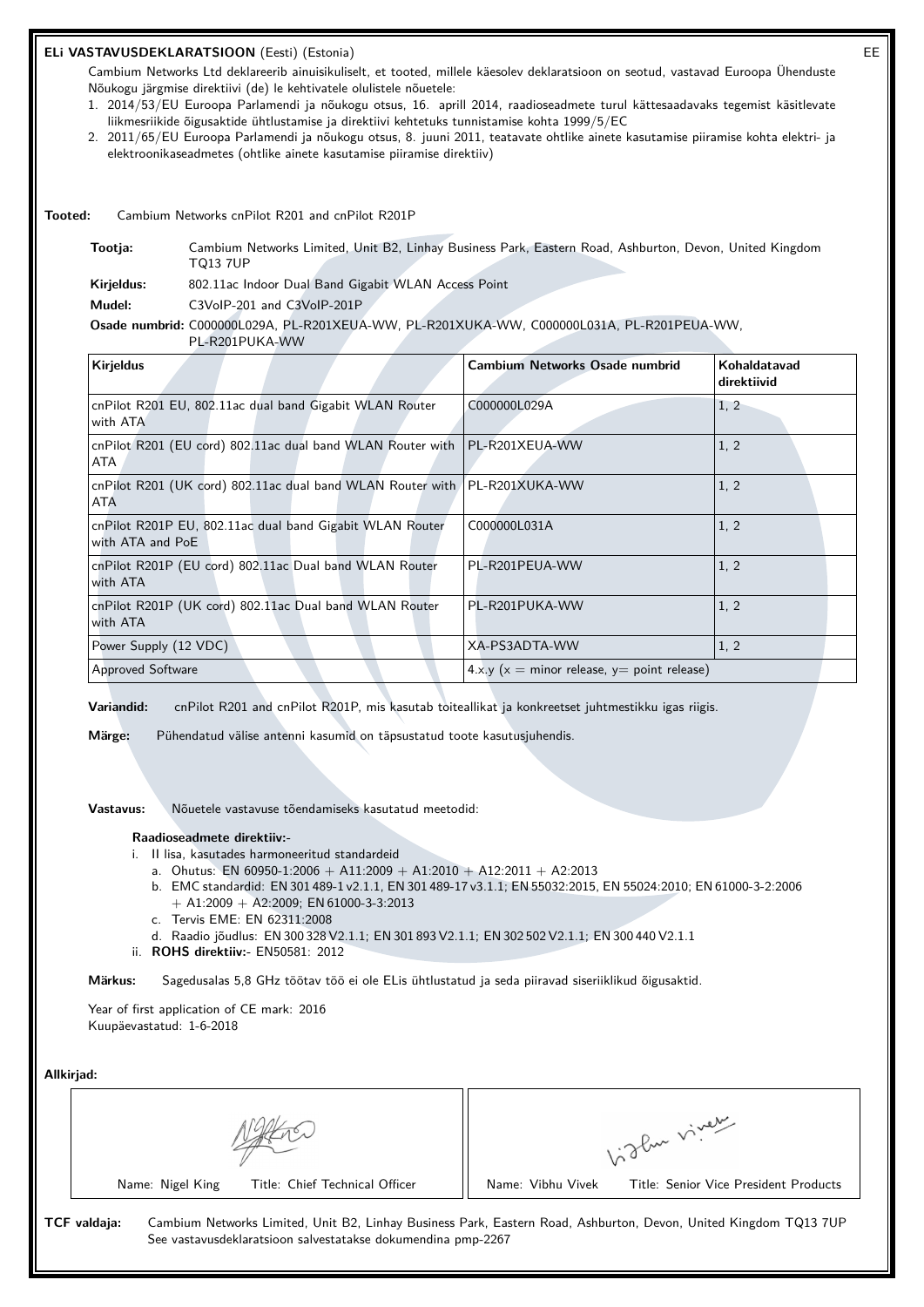# **EU-VAATIMUSTENMUKAISUUSVAKUUTUS** (Suomalainen) (Finland) FI

Cambium Networks Ltd on yksin vastuussa siitä, että tuotteet, joihin tämä vakuutus koskee, ovat Euroopan yhteisöjen neuvoston seuraavien direktiivien tai niitä koskevien olennaisten vaatimusten mukaiset:

- 1. 2014/53/EU Euroopan parlamentin ja neuvoston direktiivi, annettu 16 päivänä huhtikuuta 2014, radiolaitteiden markkinoille saattamista koskevan jäsenvaltioiden lainsäädännön yhdenmukaistamisesta ja direktiivin 1999/5/EC
- 2. 2011/65/EU Euroopan parlamentin ja neuvoston 8. kesäkuuta 2011 antama lausunto tiettyjen vaarallisten aineiden käytön rajoittamisesta sähkö- ja elektroniikkalaitteissa (RoHS-direktiivi)

#### **Tuotteet:** Cambium Networks cnPilot R201 and cnPilot R201P

**Valmistaja:** Cambium Networks Limited, Unit B2, Linhay Business Park, Eastern Road, Ashburton, Devon, United Kingdom TQ13 7UP

**Kuvaus:** 802.11ac Sisäinen kaksisäikeinen Gigabit WLAN-tukiasema

**Malli:** C3VoIP-201 and C3VoIP-201P

#### **Osanumerot:** C000000L029A, PL-R201XEUA-WW, PL-R201XUKA-WW, C000000L031A, PL-R201PEUA-WW,

PL-R201PUKA-WW

| <b>Kuvaus</b>                                                                      | <b>Cambium Networks Osanumerot</b>             | Sovellettavat<br>direktiivit |
|------------------------------------------------------------------------------------|------------------------------------------------|------------------------------|
| cnPilot R201 EU, 802.11ac dual band Gigabit WLAN Router<br>with ATA                | C000000L029A                                   | 1, 2                         |
| cnPilot R201 (EU cord) 802.11ac dual band WLAN Router with   PL-R201XEUA-WW<br>ATA |                                                | 1, 2                         |
| cnPilot R201 (UK cord) 802.11ac dual band WLAN Router with PL-R201XUKA-WW<br>ATA   |                                                | 1, 2                         |
| cnPilot R201P EU, 802.11ac dual band Gigabit WLAN Router<br>with ATA and PoE       | C000000L031A                                   | 1, 2                         |
| cnPilot R201P (EU cord) 802.11ac Dual band WLAN Router<br>with ATA                 | PL-R201PEUA-WW                                 | 1, 2                         |
| cnPilot R201P (UK cord) 802.11ac Dual band WLAN Router<br>with ATA                 | PL-R201PUKA-WW                                 | 1, 2                         |
| Power Supply (12 VDC)                                                              | XA-PS3ADTA-WW                                  | 1, 2                         |
| <b>Approved Software</b>                                                           | $4.x.y (x = minor release, y = point release)$ |                              |

**Variantit:** cnPilot R201 and cnPilot R201P käyttämällä virtalähdettä ja tietyt riviliitännät maittain.

**Huomautus:** Erityiset antennivahvistukset on määritelty tuotteen käyttöoppaassa.

**Vaatimustenmukaisuus:** Vaatimustenmukaisuuden osoittamismenetelmät:

#### **Radiolaitteita koskeva direktiivi:-**

- i. Liitteessä II yhdenmukaistettuja standardeja käyttäen
	- a. turvallisuus: EN 60950-1:2006 + A11:2009 + A1:2010 + A12:2011 + A2:2013
	- b. EMC-standardit: EN 301 489-1 v2.1.1, EN 301 489-17 v3.1.1; EN 55032:2015, EN 55024:2010; EN 61000-3-2:2006 + A1:2009 + A2:2009; EN 61000-3-3:2013
	- c. Terveys EME: EN 62311:2008
	- d. Radio suorituskyky: EN 300 328 V2.1.1; EN 301 893 V2.1.1; EN 302 502 V2.1.1; EN 300 440 V2.1.1
- ii. **RoHS-direktiivi:-** EN50581: 2012

**Huomaa:** 5.8 GHz: n taajuuskaistan toiminta ei ole EU: n yhdenmukaistettua, ja sitä rajoittavat kansalliset määräykset.

CE-merkinnän ensimmäisen käyttöönoton vuosi: 2016 Päivätty: 1-6-2018

#### **Allekirjoitukset:**

|                 |                  | oflue viver                                                            |                   |                                                                                                                  |
|-----------------|------------------|------------------------------------------------------------------------|-------------------|------------------------------------------------------------------------------------------------------------------|
|                 | Name: Nigel King | Title: Chief Technical Officer                                         | Name: Vibhu Vivek | Title: Senior Vice President Products                                                                            |
| TCF: n vartija: |                  | Tämä vaatimustenmukaisuusvakuutus on tallennettu asiakirjaksi pmp-2267 |                   | Cambium Networks Limited, Unit B2, Linhay Business Park, Eastern Road, Ashburton, Devon, United Kingdom TQ13 7UP |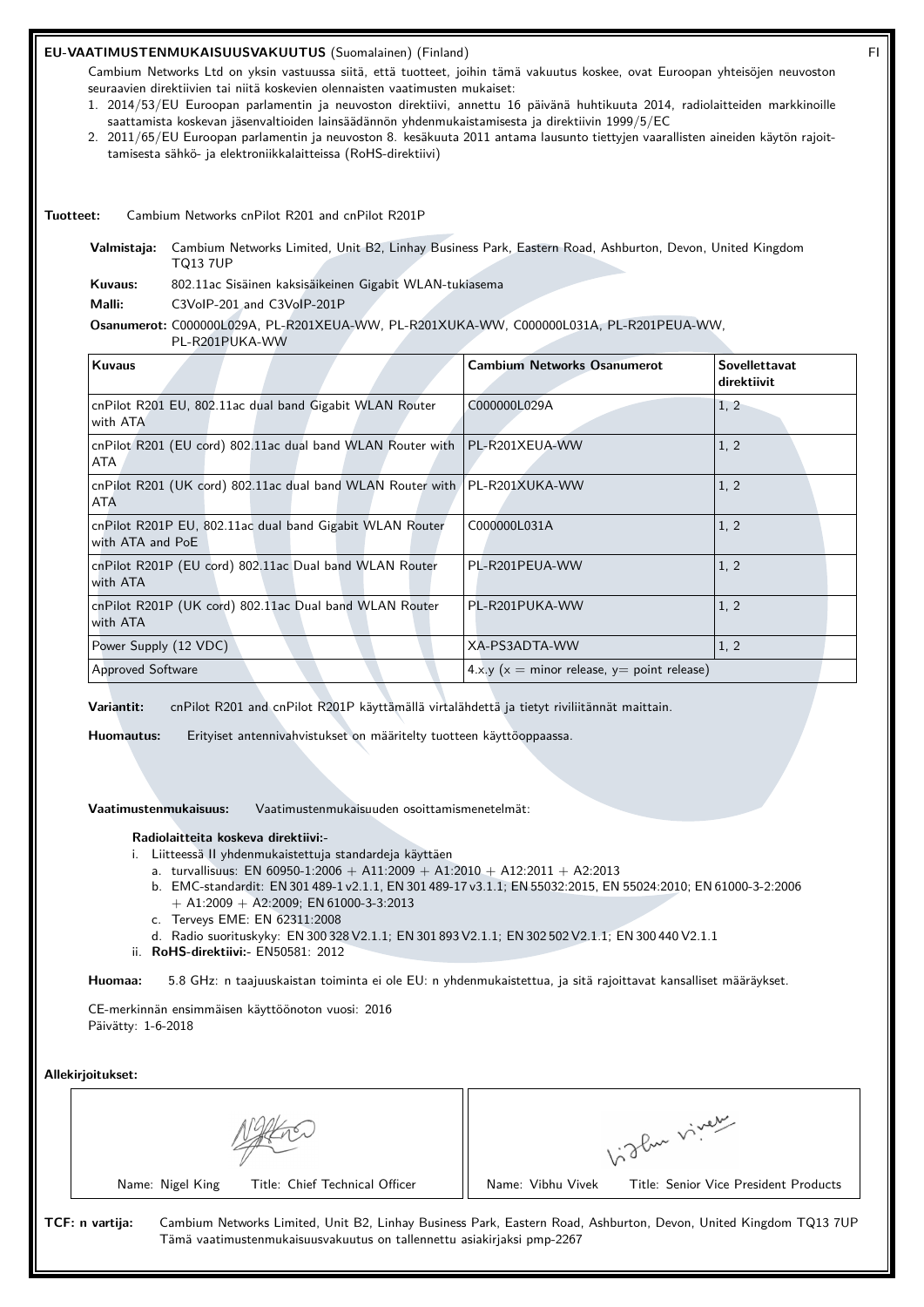# **DÉCLARATION DE CONFORMITÉ DE L'UE** (Français) (France, Luxembourg, Belgique) FR LU BE

Cambium Networks Ltd déclare sous sa seule responsabilité que les produits visés par la présente déclaration sont conformes aux exigences essentielles applicables de la (des) directive (s) suivante (s) du Conseil des Communautés européennes:

- 1. 2014/53/EU odu Parlement européen et du Conseil du 16 avril 2014 concernant l'harmonisation des législations des États membres relatives à la mise à disposition sur le marché des équipements hertziens et abrogeant la directive 1999/5/EC
- 2. 2011/65/EU du Parlement européen et du Conseil du 8 juin 2011 relative à la limitation de l'utilisation de certaines substances dangereuses dans les équipements électriques et électroniques (directive RoHS)

**Des produits:** Cambium Networks cnPilot R201 and cnPilot R201P

| <b>Fabricant:</b> | Cambium Networks Limited, Unit B2, Linhay Business Park, Eastern Road, Ashburton, Devon, United<br>Kingdom TQ13 7UP |
|-------------------|---------------------------------------------------------------------------------------------------------------------|
| La description:   | Point d'accès réseau local sans fil Gigabit à deux bandes 802.11ac                                                  |
| Modèle:           | C3VoIP-201 and C3VoIP-201P                                                                                          |
|                   | Les numéros de pièce: C000000L029A, PL-R201XEUA-WW, PL-R201XUKA-WW, C000000L031A, PL-R201PEUA-WW,                   |
|                   | PL-R201PUKA-WW                                                                                                      |

| La description                                                                     | Cambium Networks Les numéros de<br>pièce      | Directives applicables |
|------------------------------------------------------------------------------------|-----------------------------------------------|------------------------|
| cnPilot R201 EU, 802.11ac dual band Gigabit WLAN Router<br>with ATA                | C000000L029A                                  | 1, 2                   |
| cnPilot R201 (EU cord) 802.11ac dual band WLAN Router with   PL-R201XEUA-WW<br>ATA |                                               | 1, 2                   |
| cnPilot R201 (UK cord) 802.11ac dual band WLAN Router with<br>ATA                  | PL-R201XUKA-WW                                | 1, 2                   |
| cnPilot R201P EU, 802.11ac dual band Gigabit WLAN Router<br>with ATA and PoE       | C000000L031A                                  | 1, 2                   |
| cnPilot R201P (EU cord) 802.11ac Dual band WLAN Router<br>with ATA                 | PL-R201PEUA-WW                                | 1, 2                   |
| cnPilot R201P (UK cord) 802.11ac Dual band WLAN Router<br>with ATA                 | PL-R201PUKA-WW                                | 1, 2                   |
| Power Supply (12 VDC)                                                              | XA-PS3ADTA-WW                                 | 1, 2                   |
| <b>Approved Software</b>                                                           | $4.x.y(x = minor release, y = point release)$ |                        |

**Variantes:** cnPilot R201 and cnPilot R201P en utilisant l'alimentation et les cordons de ligne spécifiques par pays.

**Remarque:** Les gains d'antenne externe dédiés sont spécifiés dans le Guide de l'utilisateur du produit.

**Conformité:** Méthodes utilisées pour démontrer la conformité:

#### **Directive sur les équipements radio:-**

- i. Annexe II utilisant des normes harmonisées
	- a. sécurité: EN 60950-1:2006 + A11:2009 + A1:2010 + A12:2011 + A2:2013
	- b. Normes CEM: EN 301 489-1 v2.1.1, EN 301 489-17 v3.1.1; EN 55032:2015, EN 55024:2010; EN 61000-3-2:2006  $+$  A1:2009  $+$  A2:2009; EN 61000-3-3:2013
	- c. Santé EME: EN 62311:2008
	- d. Performances radio: EN 300 328 V2.1.1; EN 301 893 V2.1.1; EN 302 502 V2.1.1; EN 300 440 V2.1.1
- ii. **Directive ROHS:-** EN50581: 2012
- **Note:** Le fonctionnement de la bande de fréquences 5,8 GHz n'est pas harmonisé dans l'UE et est limité par les réglementations nationales.

Année de première application de la marque CE: 2016 Daté: 1-6-2018

**Signatures:**

|                                                                                              | glu viver                                                                                                        |
|----------------------------------------------------------------------------------------------|------------------------------------------------------------------------------------------------------------------|
| Title: Chief Technical Officer<br>Name: Nigel King                                           | Title: Senior Vice President Products<br>Name: Vibhu Vivek                                                       |
| Gardien du TCF:<br>Cette déclaration de conformité est stockée en tant que document pmp-2267 | Cambium Networks Limited, Unit B2, Linhay Business Park, Eastern Road, Ashburton, Devon, United Kingdom TQ13 7UP |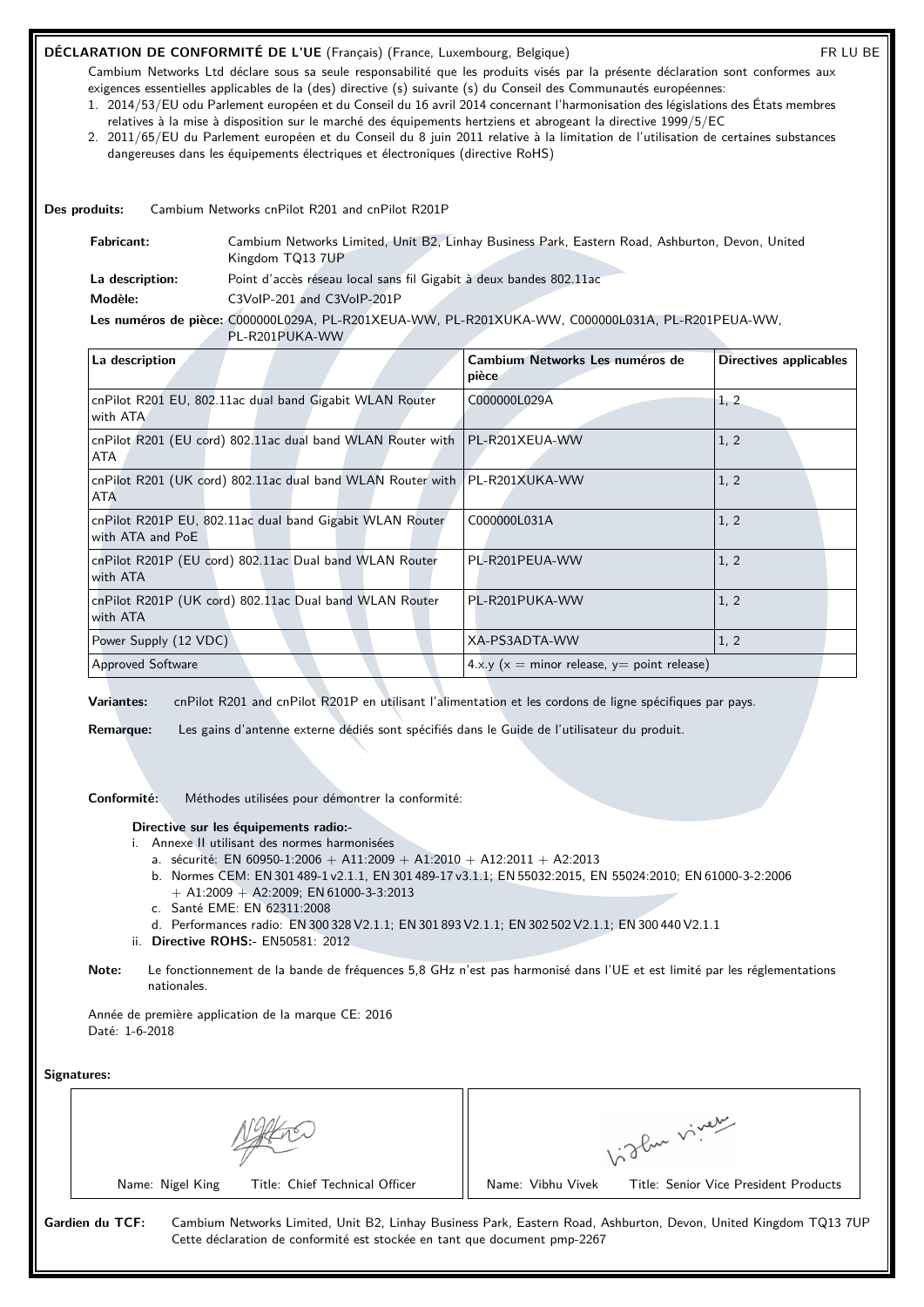# **EU MEGFELELŐSÉGI NYILATKOZAT** (Magyar) (Hungary) HU

Cambium Networks Ltd kizárólagos felelőssége mellett kijelenti, hogy a termékek, amelyekre ez a nyilatkozat vonatkozik, megfelelnek az Európai Közösségek Tanácsának következő irányelv (ek) nek vonatkozó alapvető követelményeinek:

- 1. 2014/53/EU Az Európai Parlament és a Tanács 2014. április 16-i rendelete a rádióberendezések forgalomba hozatalára vonatkozó tagállami jogszabályok összehangolásáról és az irányelv hatályon kívül helyezéséről 1999/5/EC
- 2. 2011/65/EU Az Európai Parlament és a Tanács 2011. június 8-i határozata az egyes veszélyes anyagok elektromos és elektronikus berendezésekben való alkalmazásának korlátozásáról (RoHS irányelv)

**Termékek:** Cambium Networks cnPilot R201 and cnPilot R201P

**Gyártó:** Cambium Networks Limited, Unit B2, Linhay Business Park, Eastern Road, Ashburton, Devon, United Kingdom TQ13 7UP

**Leírás:** 802.11ac beltéri kétcsatornás Gigabit WLAN hozzáférési pont

**Modell:** C3VoIP-201 and C3VoIP-201P

#### **Cikkszámok:** C000000L029A, PL-R201XEUA-WW, PL-R201XUKA-WW, C000000L031A, PL-R201PEUA-WW,

PL-R201PUKA-WW

| Leírás                                                                                    | Cambium Networks Cikkszámok                   | <b>Alkalmazandó</b><br>irányelvek |
|-------------------------------------------------------------------------------------------|-----------------------------------------------|-----------------------------------|
| cnPilot R201 EU, 802.11ac dual band Gigabit WLAN Router<br>with ATA                       | C000000L029A                                  | 1, 2                              |
| cnPilot R201 (EU cord) 802.11ac dual band WLAN Router with   PL-R201XEUA-WW<br><b>ATA</b> |                                               | 1, 2                              |
| cnPilot R201 (UK cord) 802.11ac dual band WLAN Router with   PL-R201XUKA-WW<br><b>ATA</b> |                                               | 1, 2                              |
| cnPilot R201P EU, 802.11ac dual band Gigabit WLAN Router<br>with ATA and PoE              | C000000L031A                                  | 1, 2                              |
| cnPilot R201P (EU cord) 802.11ac Dual band WLAN Router<br>with ATA                        | PL-R201PEUA-WW                                | 1, 2                              |
| cnPilot R201P (UK cord) 802.11ac Dual band WLAN Router<br>with ATA                        | PL-R201PUKA-WW                                | 1, 2                              |
| Power Supply (12 VDC)                                                                     | XA-PS3ADTA-WW                                 | 1, 2                              |
| <b>Approved Software</b>                                                                  | $4.x.y(x = minor release, y = point release)$ |                                   |

**Változatok:** cnPilot R201 and cnPilot R201P országonként tápellátást és speciális vonalvezetéket használ.

**Megjegyzés:** A dedikált külső antenna-nyereségeket a termék használati útmutatója tartalmazza.

**Megfelelőség:** A megfelelőség igazolására használt módszerek:

#### **Rádióberendezésekről szóló irányelv:-**

- i. Mellékletet harmonizált szabványok alkalmazásával
	- a. Biztonság: EN 60950-1:2006 + A11:2009 + A1:2010 + A12:2011 + A2:2013
	- b. EMC szabványok: EN 301 489-1 v2.1.1, EN 301 489-17 v3.1.1; EN 55032:2015, EN 55024:2010; EN 61000-3-2:2006  $+$  A1:2009  $+$  A2:2009; EN 61000-3-3:2013
	- c. Egészségügyi EME: EN 62311:2008
	- d. Rádió teljesítmény: EN 300 328 V2.1.1; EN 301 893 V2.1.1; EN 302 502 V2.1.1; EN 300 440 V2.1.1
- ii. **ROHS irányelv:-** EN50581: 2012

**Megjegyzés:** Az 5,8 GHz-es frekvenciasáv működtetése nem harmonizált az EU-ban, és a nemzeti szabályozás korlátozza.

Year of first application of CE mark: 2016 Keltezett: 1-6-2018

**Aláírások:**

|                                                                                      | of the viver                                                                                                     |
|--------------------------------------------------------------------------------------|------------------------------------------------------------------------------------------------------------------|
| Title: Chief Technical Officer<br>Name: Nigel King                                   | Name: Vibhu Vivek<br>Title: Senior Vice President Products                                                       |
| A TCF őre:<br>Ez a Megfelelőségi nyilatkozat dokumentumként kerül tárolásra pmp-2267 | Cambium Networks Limited, Unit B2, Linhay Business Park, Eastern Road, Ashburton, Devon, United Kingdom TQ13 7UP |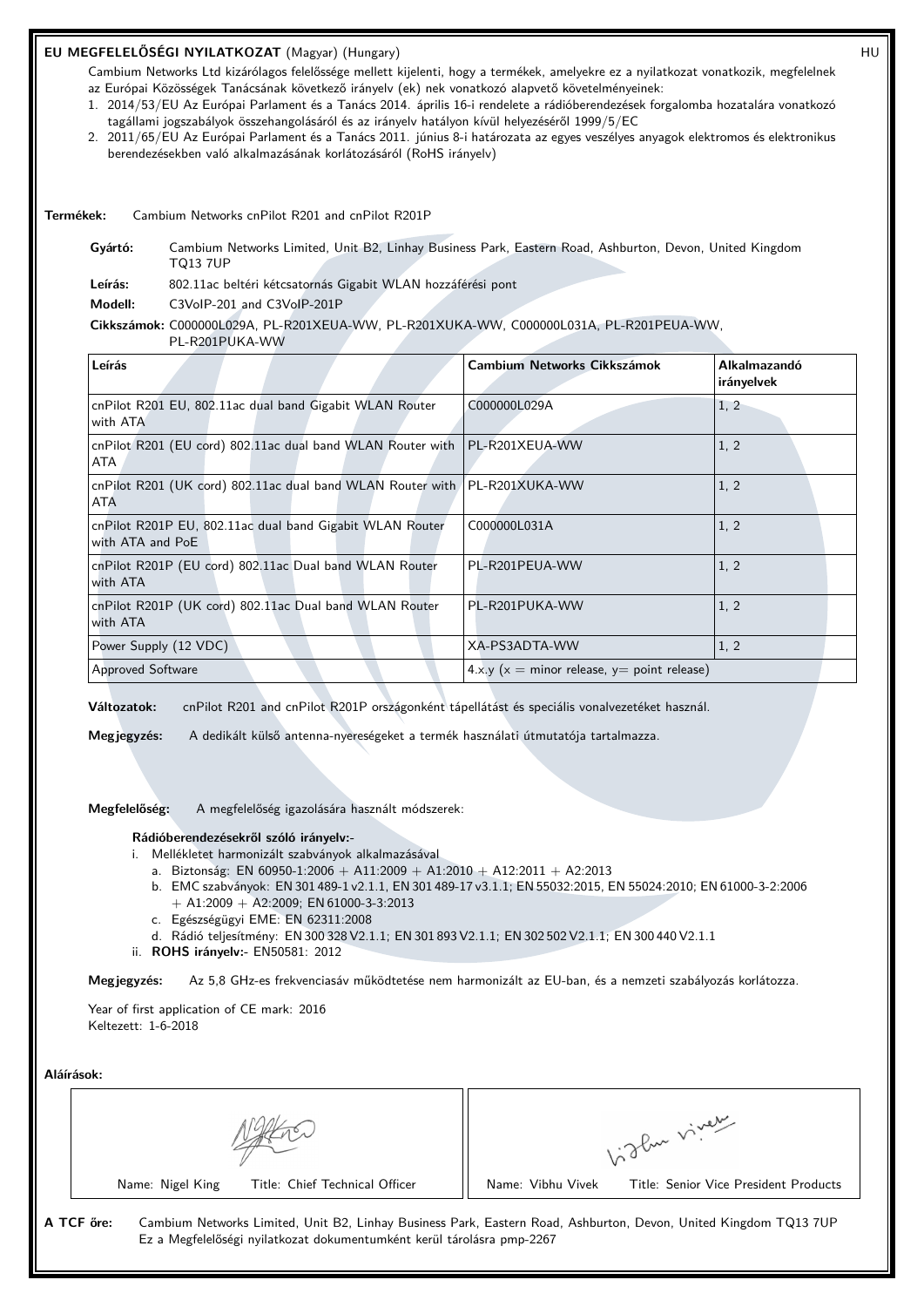# **ESB LEYFISYFIRLÝSING** (Ísland) (Iceland) IS

Cambium Networks Ltd lýsir því yfir á eigin ábyrgð að vörurnar, sem þessi yfirlýsing varðar, eru í samræmi við viðeigandi grunnkröfur eftirfarandi tilskipana ráðsins Evrópubandalaganna:

- 1. 2014/53/EU Evrópuþingsins og ráðsins frá 16. apríl 2014 um samræmingu laga aðildarríkjanna varðandi gerð á markaði fyrir útvarpsbúnað og niðurfellingu tilskipunar 1999/5/EC
- 2. 2011/65/EU Evrópuþingsins og ráðsins frá 8. júní 2011 um takmörkun á notkun tiltekinna hættulegra efna í raf- og rafeindabúnaði (RoHS tilskipun)

**Vörur:** Cambium Networks cnPilot R201 and cnPilot R201P

**Framleiðandi:** Cambium Networks Limited, Unit B2, Linhay Business Park, Eastern Road, Ashburton, Devon, United Kingdom TQ13 7UP

**Lýsing:** 802.11ac innanhúss tvíhliða Gigabit þráðlaus staðarnet

**Líkan:** C3VoIP-201 and C3VoIP-201P

#### **Hlutanúmer:** C000000L029A, PL-R201XEUA-WW, PL-R201XUKA-WW, C000000L031A, PL-R201PEUA-WW,

PL-R201PUKA-WW

| Lýsing                                                                                    | Cambium Networks Hlutanúmer                   | Gildandi tilskipanir |  |
|-------------------------------------------------------------------------------------------|-----------------------------------------------|----------------------|--|
| cnPilot R201 EU, 802.11ac dual band Gigabit WLAN Router<br>with ATA                       | C000000L029A                                  | 1, 2                 |  |
| cnPilot R201 (EU cord) 802.11ac dual band WLAN Router with   PL-R201XEUA-WW<br>ATA        |                                               | 1, 2                 |  |
| cnPilot R201 (UK cord) 802.11ac dual band WLAN Router with   PL-R201XUKA-WW<br><b>ATA</b> |                                               | 1, 2                 |  |
| cnPilot R201P EU, 802.11ac dual band Gigabit WLAN Router<br>with ATA and PoE              | C000000L031A                                  | 1, 2                 |  |
| cnPilot R201P (EU cord) 802.11ac Dual band WLAN Router<br>with ATA                        | PL-R201PEUA-WW                                | 1, 2                 |  |
| cnPilot R201P (UK cord) 802.11ac Dual band WLAN Router<br>with ATA                        | PL-R201PUKA-WW                                | 1, 2                 |  |
| Power Supply (12 VDC)                                                                     | XA-PS3ADTA-WW                                 | 1, 2                 |  |
| <b>Approved Software</b>                                                                  | $4.x.y(x = minor release, y = point release)$ |                      |  |

**Variants:** cnPilot R201 and cnPilot R201P með aflgjafa og tilteknum strengjum á landi.

**Athugaðu:** Hollur ytri loftnet hagnaður er tilgreindur í notendahandbókinni.

**Samræmi:** Aðferðir sem notaðar eru til að sýna fram á samræmi:

# **Tilskipun um útvarpsbylgjur:-**

- i. II. Viðauki með samhæfðum stöðlum
	- a. Öryggi: EN 60950-1:2006 + A11:2009 + A1:2010 + A12:2011 + A2:2013
	- b. EMC staðlar: EN 301 489-1 v2.1.1, EN 301 489-17 v3.1.1; EN 55032:2015, EN 55024:2010; EN 61000-3-2:2006 + A1:2009 + A2:2009; EN 61000-3-3:2013
	- c. Heilsa EME: EN 62311:2008
	- d. Útvarp flutningur: EN 300 328 V2.1.1; EN 301 893 V2.1.1; EN 302 502 V2.1.1; EN 300 440 V2.1.1
- ii. **ROHS tilskipun:-** EN50581: 2012

**Athugið:** Rekstur 5,8 GHz tíðnisviðsins er ekki samræmd í ESB og er bundið af landslögum.

Ár fyrstu umsóknar CE-merkis: 2016 Dags: 1-6-2018

#### **Undirskrift:**

|                                                    | ylu viver                                                                                                    |
|----------------------------------------------------|--------------------------------------------------------------------------------------------------------------|
| Title: Chief Technical Officer<br>Name: Nigel King | Name: Vibhu Vivek<br>Title: Senior Vice President Products                                                   |
| Umsjónarmaður TCF:<br>7UP                          | Cambium Networks Limited, Unit B2, Linhay Business Park, Eastern Road, Ashburton, Devon, United Kingdom TQ13 |

Þessi yfirlýsing um samræmi er geymd sem skjal pmp-2267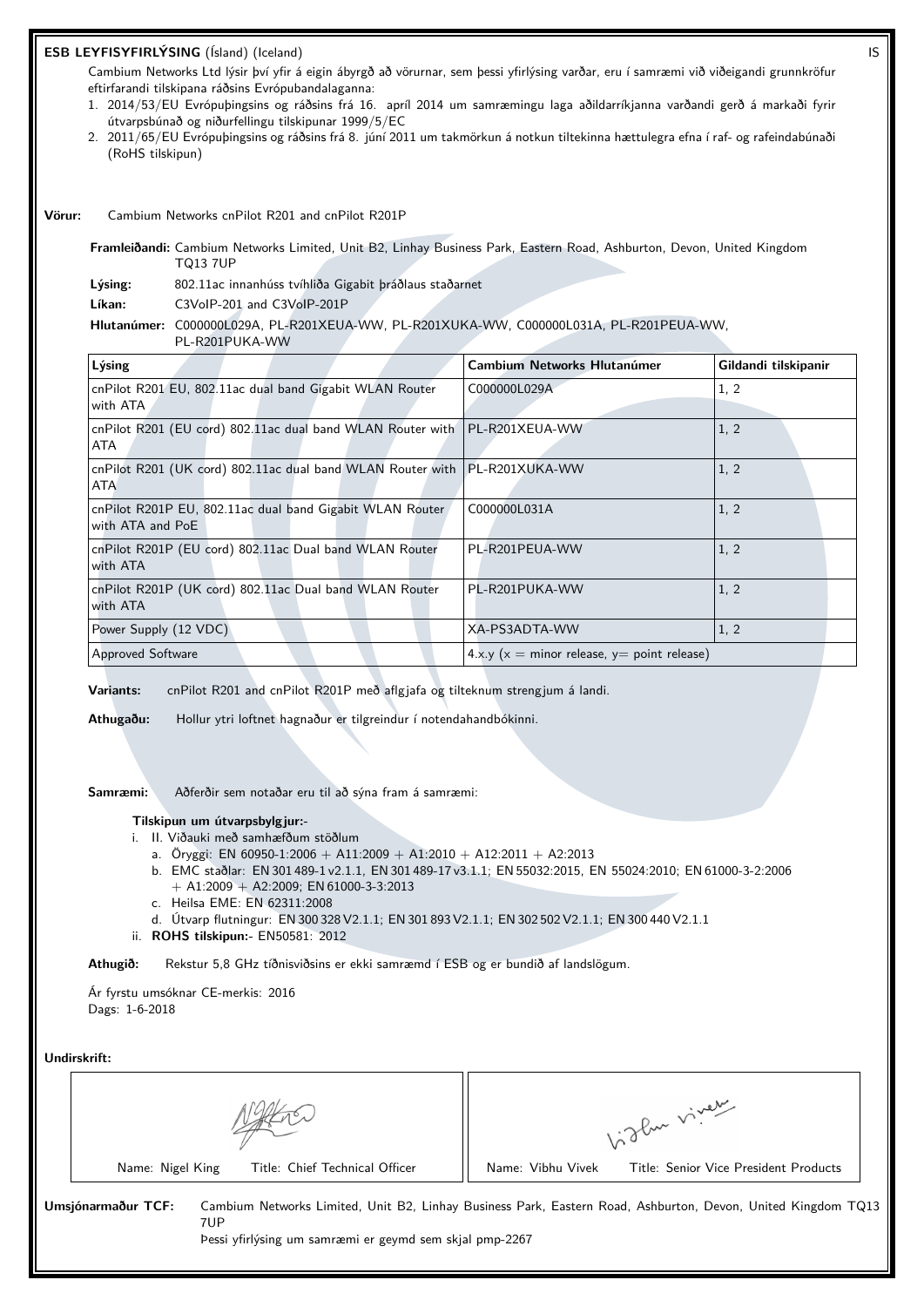# **DEARBHÚ COMHLÁNÚ AN AE** (Gaeilge) (Ireland) IE

Cambium Networks Ltd de réir a fhreagrachta amháin go gcomhlíonann na táirgí, lena mbaineann an dearbhú seo, na ceanglais riachtanacha is infheidhme de Threoir (í) de chuid Chomhairle na gComhphobal Eorpach:

- 1. 2014/53/EU ó Pharlaimint na hEorpa agus ón gComhairle an 16 Aibreán 2014 maidir le comhchuibhiú dhlíthe na mBallstát a bhaineann le trealamh raidió a chur ar fáil ar an margadh agus lena n-aisghairtear Treoir 1999/5/EC
- 2. 2011/65/EU ó Pharlaimint na hEorpa agus ón gComhairle an 8 Meitheamh 2011 maidir le srianadh ar úsáid substaintí guaiseacha áirithe i dtrealamh leictreach agus leictreonach (Treoir RoHS)

**Táirgí:** Cambium Networks cnPilot R201 and cnPilot R201P

**Déantóir:** Cambium Networks Limited, Unit B2, Linhay Business Park, Eastern Road, Ashburton, Devon, United Kingdom TQ13 7UP

**Cur síos:** Pointe Rochtana WLAN Gigabit Dúbailte Dúbailte 802.11ac

**Mionsamhail:** C3VoIP-201 and C3VoIP-201P

**Uimhreacha cuid:** C000000L029A, PL-R201XEUA-WW, PL-R201XUKA-WW, C000000L031A, PL-R201PEUA-WW,

| PL-R201PUKA-WW                                                                   |                                               |                             |
|----------------------------------------------------------------------------------|-----------------------------------------------|-----------------------------|
| Cur síos                                                                         | Cambium Networks Uimhreacha cuid              | <b>Treoracha Infheidhme</b> |
| cnPilot R201 EU, 802.11ac dual band Gigabit WLAN Router<br>with ATA              | C000000L029A                                  | 1, 2                        |
| cnPilot R201 (EU cord) 802.11ac dual band WLAN Router with<br>ATA                | PL-R201XEUA-WW                                | 1, 2                        |
| cnPilot R201 (UK cord) 802.11ac dual band WLAN Router with PL-R201XUKA-WW<br>ATA |                                               | 1, 2                        |
| cnPilot R201P EU, 802.11ac dual band Gigabit WLAN Router<br>with ATA and PoE     | C000000L031A                                  | 1, 2                        |
| cnPilot R201P (EU cord) 802.11ac Dual band WLAN Router<br>with ATA               | PL-R201PEUA-WW                                | 1, 2                        |
| cnPilot R201P (UK cord) 802.11ac Dual band WLAN Router<br>with ATA               | PL-R201PUKA-WW                                | 1, 2                        |
| Power Supply (12 VDC)                                                            | XA-PS3ADTA-WW                                 | 1, 2                        |
| <b>Approved Software</b>                                                         | $4.x.y(x = minor release, y = point release)$ |                             |

**Athruithe:** cnPilot R201 and cnPilot R201P ag baint úsáide as soláthar cumhachta agus cordaí líne ar leith in aghaidh na tíre.

**Nóta:** Sonraítear gnóthachain sainiúla antenna seachtracha sa Treoir Úsáideora táirge..

**Comhréireacht:** Modhanna a úsáidtear chun comhréireacht a léiriú:

#### **Treoir Trealamh Raidió:-**

- i. Iarscríbhinn II ag baint úsáide as caighdeáin chomhchuibhithe
	- a. Sábháilteacht: EN 60950-1:2006 + A11:2009 + A1:2010 + A12:2011 + A2:2013
	- b. Caighdeáin EMC: EN 301 489-1 v2.1.1, EN 301 489-17 v3.1.1; EN 55032:2015, EN 55024:2010; EN 61000-3-2:2006  $+$  A1:2009  $+$  A2:2009; EN 61000-3-3:2013
	- c. EME Sláinte: EN 62311:2008
	- d. Feidhmíocht raidió: EN 300 328 V2.1.1; EN 301 893 V2.1.1; EN 302 502 V2.1.1; EN 300 440 V2.1.1
- ii. **RoHS Treoir:-** EN50581: 2012

**Nóta:** Ní chomhchuibhítear oibríocht an bhanna minicíochta 5.8 GHz san AE agus tá srianta ag rialacháin náisiúnta.

Bliain an chéad iarratais ar an marc CE: 2016 Dáta: 1-6-2018

**Sínithe:**

| энние.                                             |                                                                                                                                                                                       |  |
|----------------------------------------------------|---------------------------------------------------------------------------------------------------------------------------------------------------------------------------------------|--|
|                                                    | glan viver                                                                                                                                                                            |  |
| Title: Chief Technical Officer<br>Name: Nigel King | Name: Vibhu Vivek<br>Title: Senior Vice President Products                                                                                                                            |  |
| Coimeádaí an TCF:                                  | Cambium Networks Limited, Unit B2, Linhay Business Park, Eastern Road, Ashburton, Devon, United Kingdom TQ13 7UF<br>Stóráiltear an Dearbhú Comhréireachta seo mar dhoiciméad pmp-2267 |  |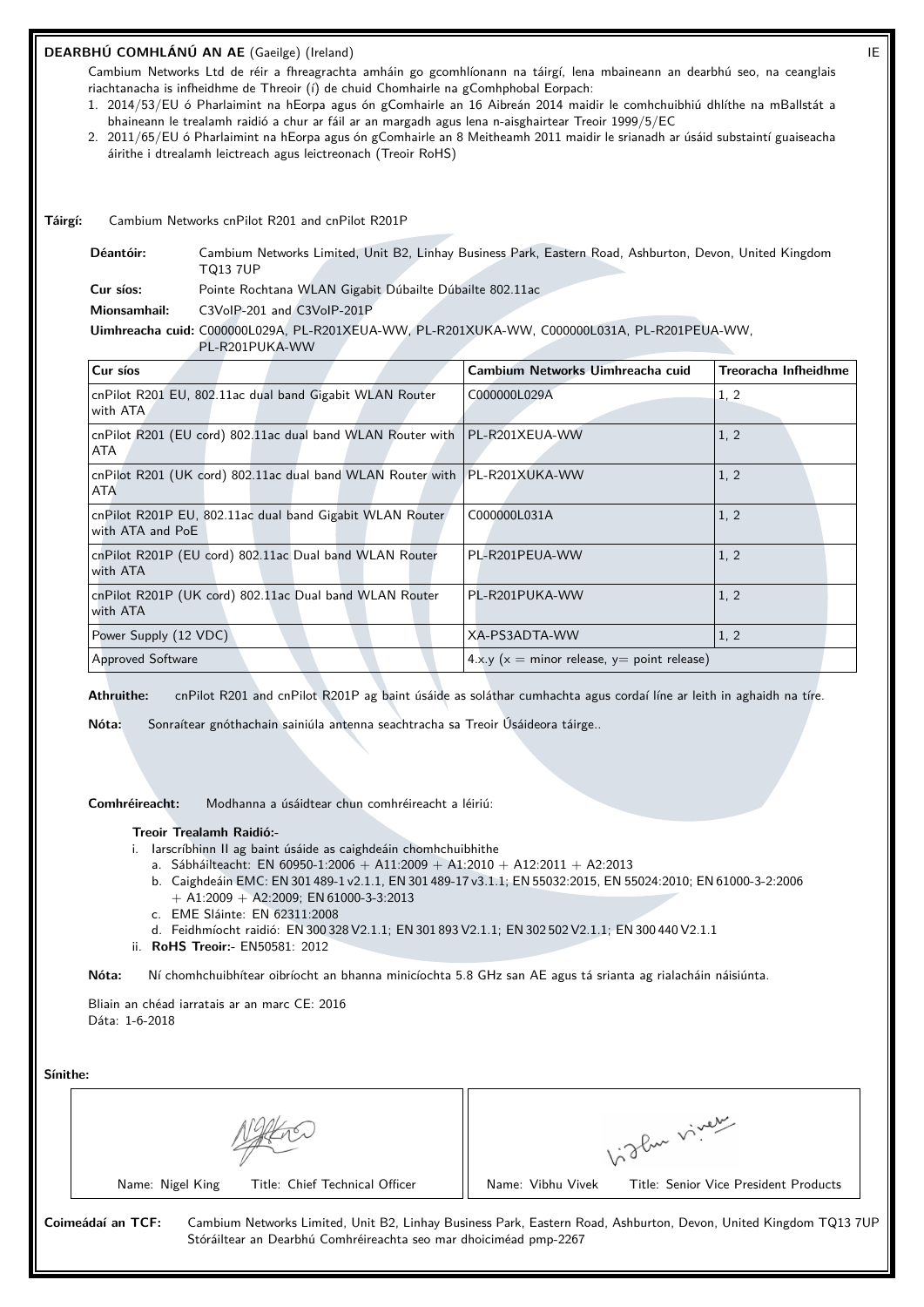# **DICHIARAZIONE DI CONFORMITÀ DELL'UE** (Italiano) (Italy) IT

Cambium Networks Ltd dichiara sotto la sua esclusiva responsabilità che i prodotti ai quali si riferisce la presente dichiarazione sono conformi ai requisiti essenziali applicabili della seguente Direttiva del Consiglio delle Comunità europee:

- 1. 2014/53/EU del Parlamento europeo e del Consiglio, del 16 aprile 2014, sull'armonizzazione delle legislazioni degli Stati membri relative alla messa a disposizione sul mercato di apparecchiature radio e che abroga la direttiva 1999/5/CE
- 2. 2011/65/EU del Parlamento europeo e del Consiglio, dell'8 giugno 2011, sulla restrizione dell'uso di determinate sostanze pericolose nelle apparecchiature elettriche ed elettroniche (direttiva RoHS)

**Prodotti:** Cambium Networks cnPilot R201 and cnPilot R201P

**Fabbricante:** Cambium Networks Limited, Unit B2, Linhay Business Park, Eastern Road, Ashburton, Devon, United Kingdom TQ13 7UP

**Descrizione:** Access Point WLAN Gigabit dual band interno 802.11ac

**Modello:** C3VoIP-201 and C3VoIP-201P

PL-R201PUKA-WW

#### **Numeri di parte:** C000000L029A, PL-R201XEUA-WW, PL-R201XUKA-WW, C000000L031A, PL-R201PEUA-WW,

| <b>Descrizione</b>                                                                        | Cambium Networks Numeri di parte              | Direttive applicabili |
|-------------------------------------------------------------------------------------------|-----------------------------------------------|-----------------------|
| cnPilot R201 EU, 802.11ac dual band Gigabit WLAN Router<br>with ATA                       | C000000L029A                                  | 1, 2                  |
| cnPilot R201 (EU cord) 802.11ac dual band WLAN Router with   PL-R201XEUA-WW<br>ATA        |                                               | 1, 2                  |
| cnPilot R201 (UK cord) 802.11ac dual band WLAN Router with   PL-R201XUKA-WW<br><b>ATA</b> |                                               | 1, 2                  |
| cnPilot R201P EU, 802.11ac dual band Gigabit WLAN Router<br>with ATA and PoE              | C000000L031A                                  | 1, 2                  |
| cnPilot R201P (EU cord) 802.11ac Dual band WLAN Router<br>with ATA                        | PL-R201PEUA-WW                                | 1, 2                  |
| cnPilot R201P (UK cord) 802.11ac Dual band WLAN Router<br>with ATA                        | PL-R201PUKA-WW                                | 1, 2                  |
| Power Supply (12 VDC)                                                                     | XA-PS3ADTA-WW                                 | 1, 2                  |
| <b>Approved Software</b>                                                                  | $4.x.y(x = minor release, y = point release)$ |                       |

**Varianti:** cnPilot R201 and cnPilot R201P utilizzando l'alimentatore e cavi di linea specifici per paese.

**Nota:** I guadagni dell'antenna esterna dedicati sono specificati nella Guida per l'utente del prodotto.

**Conformità:** Metodi usati per dimostrare la conformità:

#### **Direttiva sulle apparecchiature radio:-**

- i. Allegato II utilizzando norme armonizzate
	- a. Sicurezza: EN 60950-1:2006 + A11:2009 + A1:2010 + A12:2011 + A2:2013
	- b. Standard EMC: EN 301 489-1 v2.1.1, EN 301 489-17 v3.1.1; EN 55032:2015, EN 55024:2010; EN 61000-3-2:2006  $+$  A1:2009  $+$  A2:2009; EN 61000-3-3:2013
	- c. Salute: EN 62311:2008
	- d. Prestazione radio: EN 300 328 V2.1.1; EN 301 893 V2.1.1; EN 302 502 V2.1.1; EN 300 440 V2.1.1
- ii. **Direttiva ROHS:-** EN50581: 2012

**Nota:** Il funzionamento della banda di frequenza a 5,8 GHz non è armonizzato nell'UE ed è limitato dalle normative nazionali.

Anno della prima applicazione del marchio CE: 2016 Datato: 1-6-2018

| ırme: |  |
|-------|--|
|       |  |

|                                                                                             | glan viver                                                                                                       |
|---------------------------------------------------------------------------------------------|------------------------------------------------------------------------------------------------------------------|
| Title: Chief Technical Officer<br>Name: Nigel King                                          | Name: Vibhu Vivek<br>Title: Senior Vice President Products                                                       |
| Custode del TCF:<br>Questa Dichiarazione di conformità è archiviata come documento pmp-2267 | Cambium Networks Limited, Unit B2, Linhay Business Park, Eastern Road, Ashburton, Devon, United Kingdom TQ13 7UP |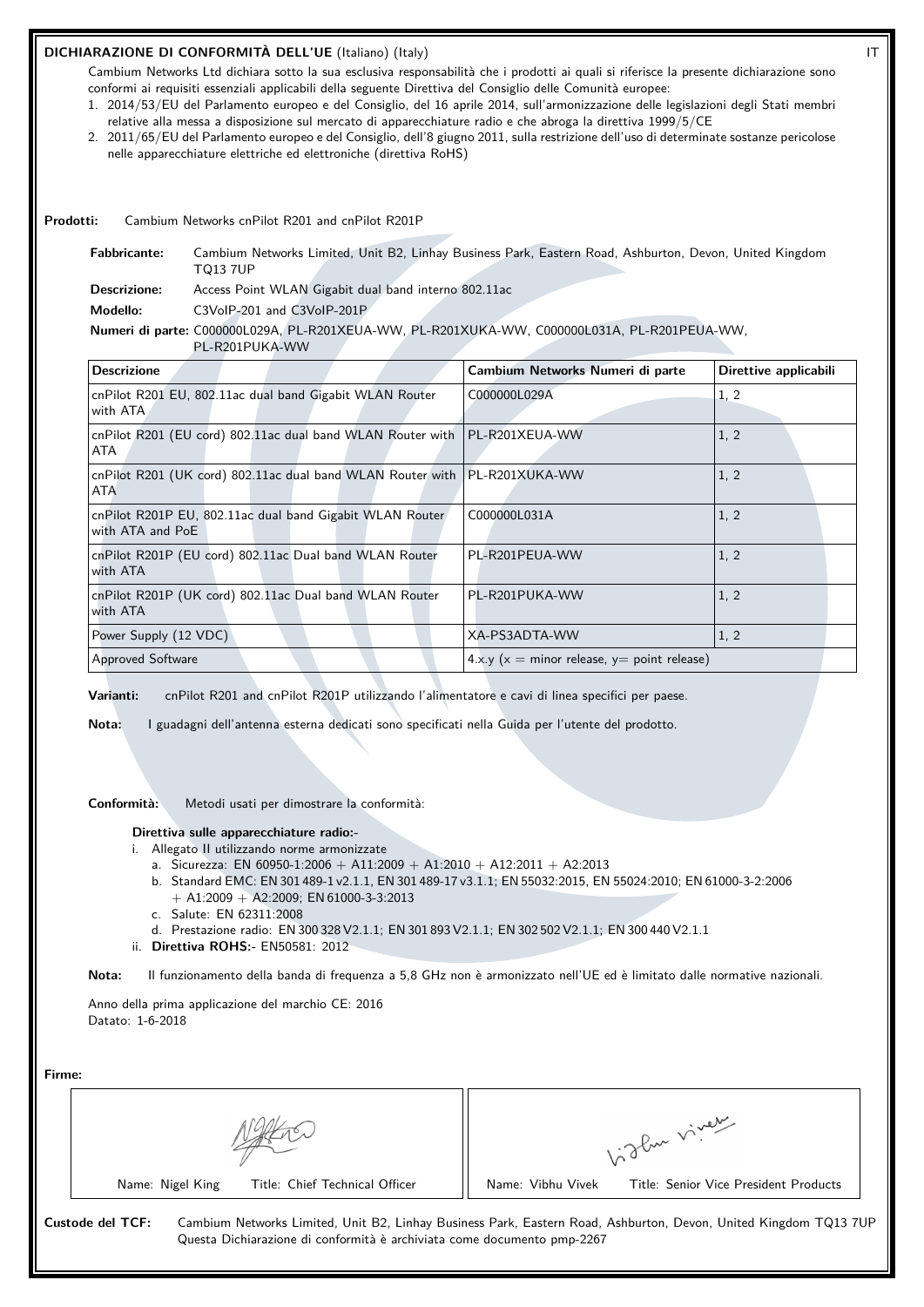# **ES ATBILSTĪBAS DEKLARĀCIJA** (Lettneska) (Latvia) LV

Cambium Networks Ltd ar pilnu atbildību paziņo, ka produkti, uz kuriem attiecas šī deklarācija, atbilst piemērojamajām Eiropas Kopienu Padomes (-u) direktīvas (-u) pamatprasībām:

- 1. 2014/53/EU Eiropas Parlamenta un Padomes Lēmums (2014. gada 16. aprīlis) par dalībvalstu tiesību aktu saskaņošanu attiecībā uz radioiekārtu pieejamību tirgū un Direktīvas atcelšanu 1999/5/EC
- 2. 2011/65/EU Eiropas Parlamenta un Padomes Regula (2011. gada 8. jūnijs) par dažu bīstamu vielu izmantošanas ierobežošanu elektriskās un elektroniskās iekārtās (RoHS direktīva)

**Produkti:** Cambium Networks cnPilot R201 and cnPilot R201P

**Ražotājs:** Cambium Networks Limited, Unit B2, Linhay Business Park, Eastern Road, Ashburton, Devon, United Kingdom TQ13 7UP

**Apraksts:** 8802.11ac iekšējais divu joslu Gigabitu WLAN piekļuves punkts

**Modelis:** C3VoIP-201 and C3VoIP-201P

#### **Daļas numuri:** C000000L029A, PL-R201XEUA-WW, PL-R201XUKA-WW, C000000L031A, PL-R201PEUA-WW,

PL-R201PUKA-WW

| <b>Apraksts</b>                                                                         | Cambium Networks Dalas numuri                 | Piemērojamās<br>direktīvas |
|-----------------------------------------------------------------------------------------|-----------------------------------------------|----------------------------|
| cnPilot R201 EU, 802.11ac dual band Gigabit WLAN Router<br>with ATA                     | C000000L029A                                  | 1, 2                       |
| cnPilot R201 (EU cord) 802.11ac dual band WLAN Router with   PL-R201XEUA-WW<br>ATA      |                                               | 1, 2                       |
| cnPilot R201 (UK cord) 802.11ac dual band WLAN Router with PL-R201XUKA-WW<br><b>ATA</b> |                                               | 1, 2                       |
| cnPilot R201P EU, 802.11ac dual band Gigabit WLAN Router<br>with ATA and PoE            | C000000L031A                                  | 1, 2                       |
| cnPilot R201P (EU cord) 802.11ac Dual band WLAN Router<br>with ATA                      | PL-R201PEUA-WW                                | 1, 2                       |
| cnPilot R201P (UK cord) 802.11ac Dual band WLAN Router<br>with ATA                      | PL-R201PUKA-WW                                | 1, 2                       |
| Power Supply (12 VDC)                                                                   | XA-PS3ADTA-WW                                 | 1, 2                       |
| <b>Approved Software</b>                                                                | $4.x.y(x = minor release, y = point release)$ |                            |

**Varianti:** cnPilot R201 and cnPilot R201P, izmantojot elektroenerģijas padevi un konkrētas vadu vadus katrā valstī.

**Piezīme:** Īpašie ārējās antenas ieguvumi ir norādīti produkta lietotāja rokasgrāmatā.

**Atbilstība:** Metodes, ko izmanto, lai pierādītu atbilstību:

#### **Radioiekārtu direktīva:-**

- i. II pielikums, izmantojot saskaņotus standartus
	- a. Drošība: EN 60950-1:2006 + A11:2009 + A1:2010 + A12:2011 + A2:2013
	- b. EMC standarti: EN 301 489-1 v2.1.1, EN 301 489-17 v3.1.1; EN 55032:2015, EN 55024:2010; EN 61000-3-2:2006 + A1:2009 + A2:2009; EN 61000-3-3:2013
	- c. Veselība EME: EN 62311:2008
	- d. Radio veikums: EN 300 328 V2.1.1; EN 301 893 V2.1.1; EN 302 502 V2.1.1; EN 300 440 V2.1.1
- ii. **ROHS direktīva:-** EN50581: 2012

**Piezīme:** 5.8 GHz frekvenču joslas darbība nav saskaņota ES, un to ierobežo valstu noteikumi.

CE marķējuma pirmās piemērošanas gads: 2016 Datēts: 1-6-2018

| Paraksti: |                |                  |                                                                 |                   |                                                                                                                  |
|-----------|----------------|------------------|-----------------------------------------------------------------|-------------------|------------------------------------------------------------------------------------------------------------------|
|           |                |                  |                                                                 |                   | 1:2 Pur viver                                                                                                    |
|           |                | Name: Nigel King | Title: Chief Technical Officer                                  | Name: Vibhu Vivek | Title: Senior Vice President Products                                                                            |
|           | TCF glabātājs: |                  | Šī atbilstības deklarācija tiek saglabāta kā dokuments pmp-2267 |                   | Cambium Networks Limited, Unit B2, Linhay Business Park, Eastern Road, Ashburton, Devon, United Kingdom TQ13 7UP |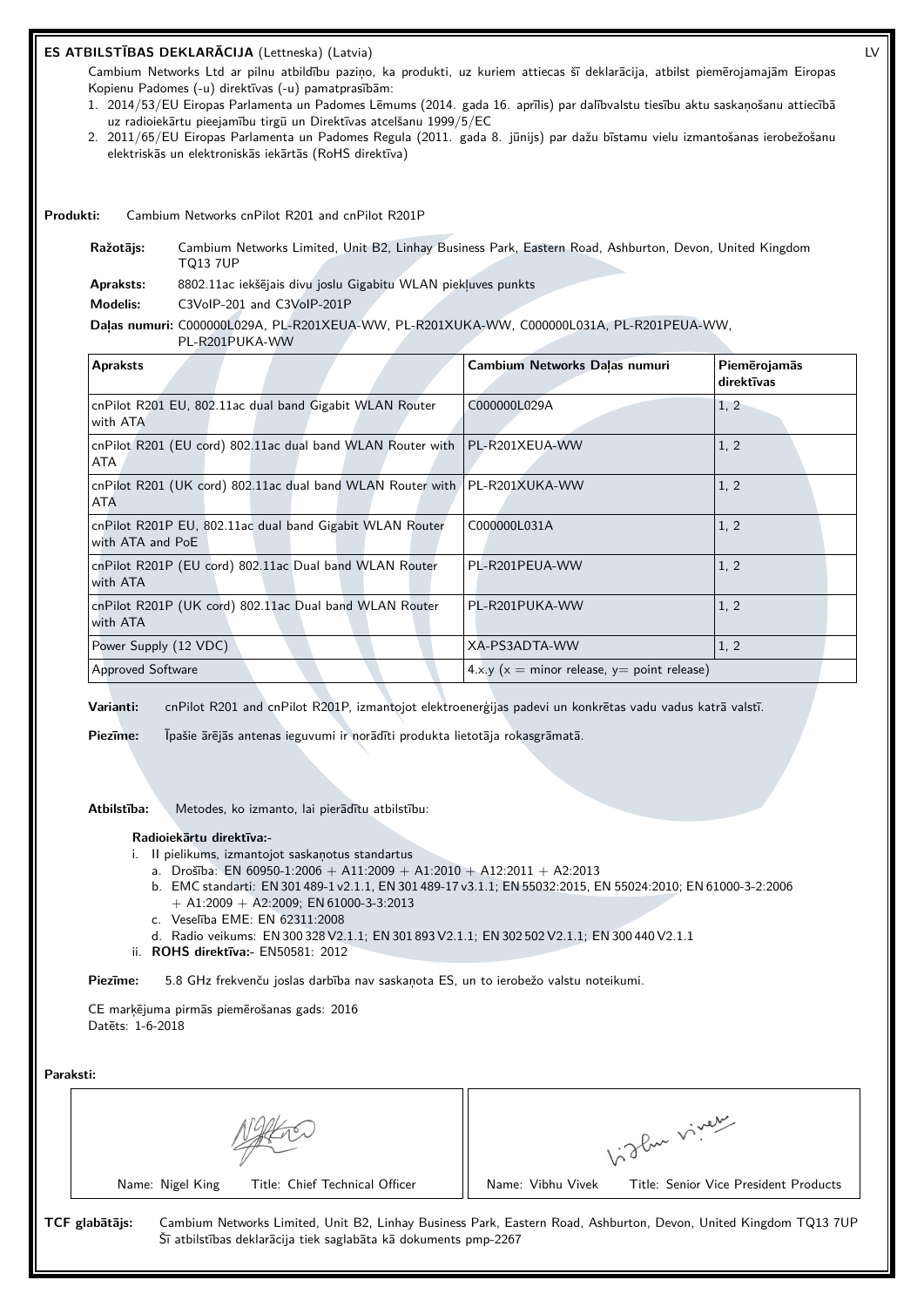# **ES ATITIKTIES DEKLARACIJA** (Litháíska) (Lithuania) LT

Cambium Networks Ltd su visa atsakomybe, deklaruoja, kad gaminiai, kuriems ši deklaracija yra susiję, atitinka esminius šios direktyvos (-ų) Europos Bendrijų Tarybos:

- 1. 2014/53/EU 2014 m. balandžio 16 d. Europos Parlamento ir Tarybos direktyva dėl valstybių narių įstatymų, susijusių su radijo ryšio įrenginių tiekimu rinkai, suderinimo, panaikinanti direktyvą 1999/5/EC
- 2. 2011/65/EU 2011 m. birželio 8 d. Europos Parlamento ir Tarybos reglamentas dėl tam tikrų pavojingų medžiagų naudojimo elektros ir elektroninėje įrangoje apribojimo (Pavojingų medžiagų naudojimo apribojimo direktyva)

**Produktai:** Cambium Networks cnPilot R201 and cnPilot R201P

**Gamintojas:** Cambium Networks Limited, Unit B2, Linhay Business Park, Eastern Road, Ashburton, Devon, United Kingdom TQ13 7UP

**Apibūdinimas:** 802.11ac Indoor Dual Band Gigabit WLAN prieigos taškas

**Modelis:** C3VoIP-201 and C3VoIP-201P

**Dalies numeriai:** C000000L029A, PL-R201XEUA-WW, PL-R201XUKA-WW, C000000L031A, PL-R201PEUA-WW,

| PL-R201PUKA-WW                                                                     |                                               |                     |  |
|------------------------------------------------------------------------------------|-----------------------------------------------|---------------------|--|
| Apibūdinimas                                                                       | Cambium Networks Dalies numeriai              | Taikomos direktyvos |  |
| cnPilot R201 EU, 802.11ac dual band Gigabit WLAN Router<br>with ATA                | C000000L029A                                  | 1, 2                |  |
| cnPilot R201 (EU cord) 802.11ac dual band WLAN Router with   PL-R201XEUA-WW<br>ATA |                                               | 1, 2                |  |
| cnPilot R201 (UK cord) 802.11ac dual band WLAN Router with   PL-R201XUKA-WW<br>ATA |                                               | 1, 2                |  |
| cnPilot R201P EU, 802.11ac dual band Gigabit WLAN Router<br>with ATA and PoE       | C000000L031A                                  | 1, 2                |  |
| cnPilot R201P (EU cord) 802.11ac Dual band WLAN Router<br>with ATA                 | PL-R201PEUA-WW                                | 1, 2                |  |
| cnPilot R201P (UK cord) 802.11ac Dual band WLAN Router<br>with ATA                 | PL-R201PUKA-WW                                | 1, 2                |  |
| Power Supply (12 VDC)                                                              | XA-PS3ADTA-WW                                 | 1, 2                |  |
| Approved Software                                                                  | $4.x.y(x = minor release, y = point release)$ |                     |  |

**Variantai:** cnPilot R201 and cnPilot R201P, naudojant maitinimo šaltinį ir konkrečius linijos laidus kiekvienoje šalyje.

**Pastaba:** Skirtos išorinės antenos pranašumai nurodyti produkto vartotojo vadove.

**Atitiktis:** Atitikties įrodymui taikomi metodai:

#### **Radio Equipment Directive:-**

- i. II priedas, kuriame naudojami suderinti standartai
	- a. Saugumas: EN 60950-1:2006 + A11:2009 + A1:2010 + A12:2011 + A2:2013
	- b. EMC standartai: EN 301 489-1 v2.1.1, EN 301 489-17 v3.1.1; EN 55032:2015, EN 55024:2010; EN 61000-3-2:2006  $+$  A1:2009  $+$  A2:2009; EN 61000-3-3:2013
	- c. Sveikata EME: EN 62311:2008
	- d. Radijo veikimas: EN 300 328 V2.1.1; EN 301 893 V2.1.1; EN 302 502 V2.1.1; EN 300 440 V2.1.1
- ii. **ROHS direktyva:-** EN50581: 2012

**Pastaba:** 5.8 GHz dažnių juostos veikimas ES nėra suderintas, ir jį riboja nacionaliniai teisės aktai.

CE ženklo pirmojo taikymo metai: 2016 Data: 1-6-2018

| arasan: |  |
|---------|--|
|         |  |

| Parašai: |                                                                                      |                                                                                                                  |
|----------|--------------------------------------------------------------------------------------|------------------------------------------------------------------------------------------------------------------|
|          |                                                                                      | 1. Then viver                                                                                                    |
|          | Title: Chief Technical Officer<br>Name: Nigel King                                   | Name: Vibhu Vivek<br>Title: Senior Vice President Products                                                       |
|          | <b>TCF</b> valdytojas:<br>Ši atitikties deklaracija saugoma kaip dokumentas pmp-2267 | Cambium Networks Limited, Unit B2, Linhay Business Park, Eastern Road, Ashburton, Devon, United Kingdom TQ13 7UP |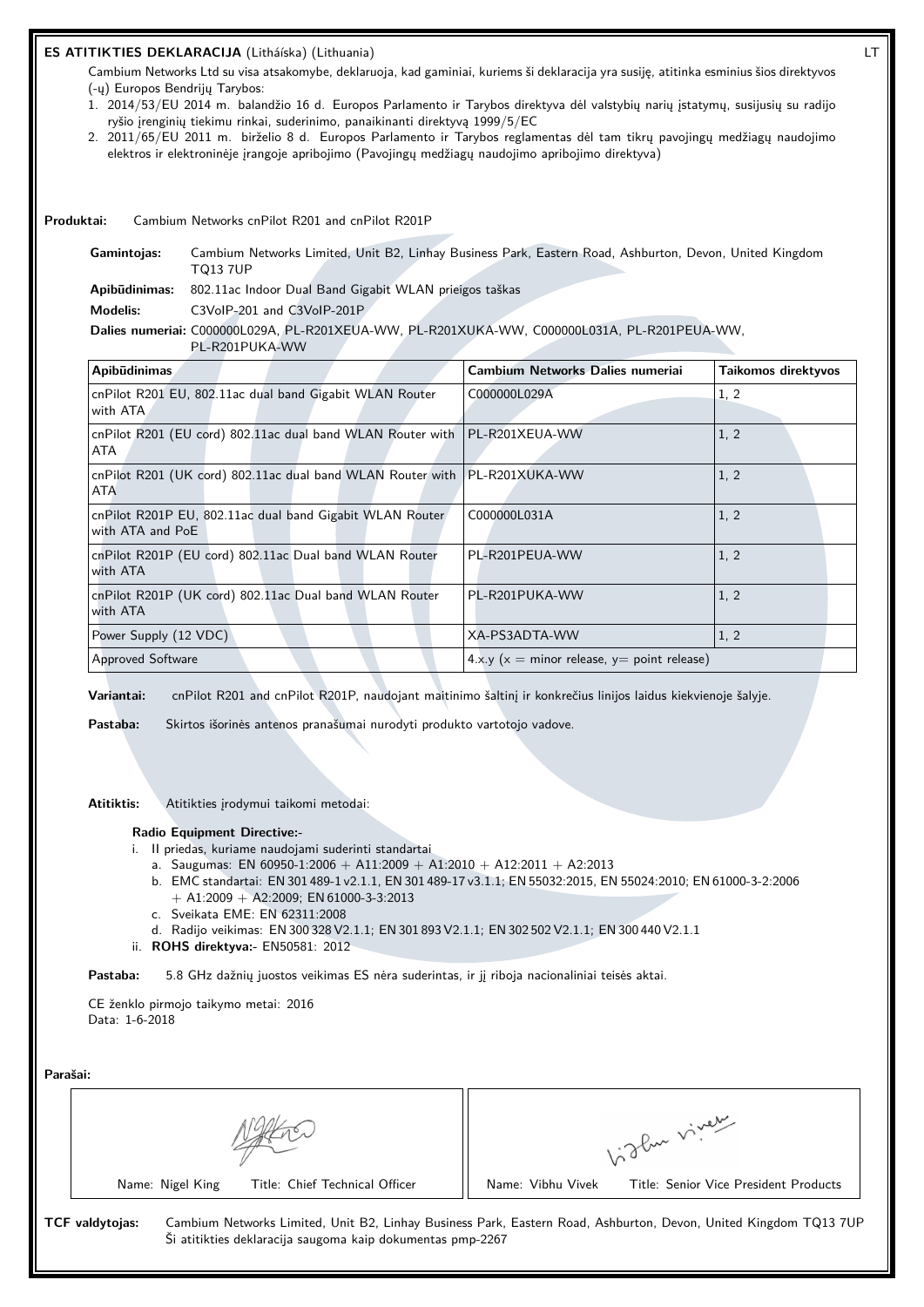# **DIKJARAZZJONI TA 'KONFORMITÀ TA' L-UE** (Maltneska) (Malta) MT

Cambium Networks Ltd tiddikjara taħt ir-responsabbiltà unika tagħha li l-prodotti, li magħhom tirrelata din id-dikjarazzjoni, jikkonformaw mar-rekwiżiti essenzjali applikabbli tad-Direttiva (jiet) li ġejja tal-Kunsill tal-Komunitajiet Ewropej:

- 1. 2014/53/EU tal-Parlament Ewropew u tal-Kunsill tas-16 ta 'April 2014 dwar l-armonizzazzjoni tal-liġijiet tal-Istati Membri relatati mat-tqegħid fis-suq ta' tagħmir tar-radju u li tħassar id-Direttiva 1999/5/EC
- 2. 2011/65/EU tal-Parlament Ewropew u tal-Kunsill tat-8 ta 'Ġunju 2011 dwar ir-restrizzjoni tal-użu ta' ċerti sustanzi perikolużi fit-tagħmir elettriku u elettroniku (Direttiva RoHS)

**Prodotti:** Cambium Networks cnPilot R201 and cnPilot R201P

**Fabbrikant:** Cambium Networks Limited, Unit B2, Linhay Business Park, Eastern Road, Ashburton, Devon, United Kingdom TQ13 7UP Deskrizzjoni: 802.11ac Punt ta 'Aċċess WLAN ta' Gigabit Binarju Indoor Doppju

**Mudell:** C3VoIP-201 and C3VoIP-201P

**Numri ta 'parti:** C000000L029A, PL-R201XEUA-WW, PL-R201XUKA-WW, C000000L031A, PL-R201PEUA-WW,

PL-R201PUKA-WW

| Deskrizzjoni                                                                              | Cambium Networks Numri ta 'parti               | Direttivi applikabbli |  |
|-------------------------------------------------------------------------------------------|------------------------------------------------|-----------------------|--|
| cnPilot R201 EU, 802.11ac dual band Gigabit WLAN Router<br>with ATA                       | C000000L029A                                   | 1, 2                  |  |
| cnPilot R201 (EU cord) 802.11ac dual band WLAN Router with   PL-R201XEUA-WW<br>ATA        |                                                | 1, 2                  |  |
| cnPilot R201 (UK cord) 802.11ac dual band WLAN Router with   PL-R201XUKA-WW<br><b>ATA</b> |                                                | 1, 2                  |  |
| cnPilot R201P EU, 802.11ac dual band Gigabit WLAN Router<br>with ATA and PoE              | C000000L031A                                   | 1, 2                  |  |
| cnPilot R201P (EU cord) 802.11ac Dual band WLAN Router<br>with ATA                        | PL-R201PEUA-WW                                 | 1, 2                  |  |
| cnPilot R201P (UK cord) 802.11ac Dual band WLAN Router<br>with ATA                        | PL-R201PUKA-WW                                 | 1, 2                  |  |
| Power Supply (12 VDC)                                                                     | XA-PS3ADTA-WW                                  | 1, 2                  |  |
| <b>Approved Software</b>                                                                  | $4.x.y (x = minor release, y = point release)$ |                       |  |

**Varjanti:** cnPilot R201 and cnPilot R201P li juża l-provvista ta 'l-enerġija u l-kurduni speċifiċi tal-linja għal kull pajjiż.

**Nota:** Qligħ estern iddedikat ta 'l-antenna huma speċifikati fil-Gwida ta' l-Utent tal-prodott..

**Konformità:** Metodi użati biex juru l-konformità:

**Direttiva dwar Tagħmir tar-Radju:-**

- i. Anness II bl-użu ta 'standards armonizzati
	- a. Sigurtà: EN 60950-1:2006 + A11:2009 + A1:2010 + A12:2011 + A2:2013
	- b. Standards EMC: EN 301 489-1 v2.1.1, EN 301 489-17 v3.1.1; EN 55032:2015, EN 55024:2010; EN 61000-3-2:2006  $+$  A1:2009  $+$  A2:2009; EN 61000-3-3:2013
	- c. Saħħa EME: EN 62311:2008
	- d. Prestazzjoni tar-radju: EN 300 328 V2.1.1; EN 301 893 V2.1.1; EN 302 502 V2.1.1; EN 300 440 V2.1.1
- ii. **Id-Direttiva ROHS:-** EN50581: 2012

**Nota:** It-tħaddim tal-medda ta 'frekwenzi 5.8 GHz mhuwiex armonizzat fl-UE u huwa ristrett b'regolamenti nazzjonali.

Sena ta 'l-ewwel applikazzjoni tal-marka CE: 2016 Datata: 1-6-2018

| Firem:                                                                                                  |                                                                                                              |
|---------------------------------------------------------------------------------------------------------|--------------------------------------------------------------------------------------------------------------|
|                                                                                                         | 1. The viver                                                                                                 |
| Title: Chief Technical Officer<br>Name: Nigel King                                                      | Name: Vibhu Vivek<br>Title: Senior Vice President Products                                                   |
| Konservatur tat-TCF:<br>7UP<br>Din id-Dikjarazzjoni ta 'Konformità hija mahzuna bhala dokument pmp-2267 | Cambium Networks Limited, Unit B2, Linhay Business Park, Eastern Road, Ashburton, Devon, United Kingdom TQ13 |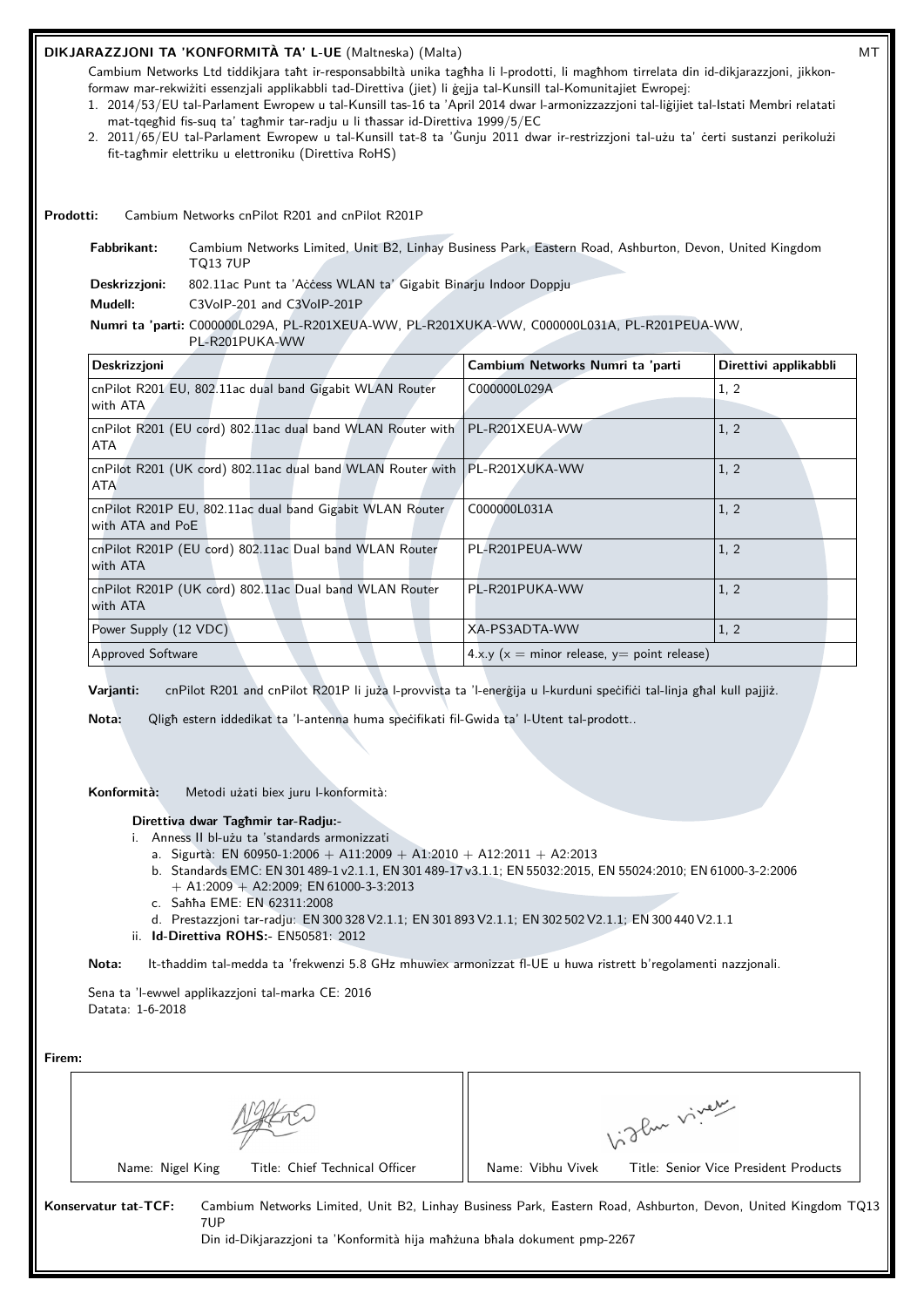# **EU-VERKLARING VAN OVEREENSTEMMING** (Nederlands) NL

Cambium Networks Ltd verklaart op eigen verantwoordelijkheid dat de producten waarop deze verklaring betrekking heeft, voldoen aan de toepasselijke essentiële eisen van de volgende richtlijn (en) van de Raad van de Europese Gemeenschappen:

- 1. 2014/53/EU van het Europees Parlement en de Raad van 16 april 2014 betreffende de harmonisatie van de wetgevingen van de lidstaten inzake het op de markt aanbieden van radioapparatuur en tot intrekking van Richtlijn 1999/5/EC
- 2. 2011/65/EU van het Europees Parlement en de Raad van 8 juni 2011 betreffende de beperking van het gebruik van bepaalde gevaarlijke stoffen in elektrische en elektronische apparatuur (RoHS-richtlijn)

**Producten:** Cambium Networks cnPilot R201 and cnPilot R201P

| Fabrikant:           | Cambium Networks Limited, Unit B2, Linhay Business Park, Eastern Road, Ashburton, Devon, United<br>Kingdom TQ13 7UP |
|----------------------|---------------------------------------------------------------------------------------------------------------------|
| <b>Beschrijving:</b> | 802.11ac Indoor Dual Band Gigabit WLAN-toegangspunt                                                                 |
| Model:               | C3VoIP-201 and C3VoIP-201P                                                                                          |

# **Onderdeelnummers:** C000000L029A, PL-R201XEUA-WW, PL-R201XUKA-WW, C000000L031A, PL-R201PEUA-WW,

PL-R201PUKA-WW

| <b>Beschrijving</b>                                                                       | <b>Cambium Networks Onderdeelnummers</b>      | Toepasselijke<br>richtlijnen |
|-------------------------------------------------------------------------------------------|-----------------------------------------------|------------------------------|
| cnPilot R201 EU, 802.11ac dual band Gigabit WLAN Router<br>with ATA                       | C000000L029A                                  | 1, 2                         |
| cnPilot R201 (EU cord) 802.11ac dual band WLAN Router with   PL-R201XEUA-WW<br><b>ATA</b> |                                               | 1, 2                         |
| cnPilot R201 (UK cord) 802.11ac dual band WLAN Router with   PL-R201XUKA-WW<br><b>ATA</b> |                                               | 1, 2                         |
| cnPilot R201P EU, 802.11ac dual band Gigabit WLAN Router<br>with ATA and PoE              | C000000L031A                                  | 1, 2                         |
| cnPilot R201P (EU cord) 802.11ac Dual band WLAN Router<br>with ATA                        | PL-R201PEUA-WW                                | 1, 2                         |
| cnPilot R201P (UK cord) 802.11ac Dual band WLAN Router<br>with ATA                        | PL-R201PUKA-WW                                | 1, 2                         |
| Power Supply (12 VDC)                                                                     | XA-PS3ADTA-WW                                 | 1, 2                         |
| <b>Approved Software</b>                                                                  | $4.x.y(x = minor release, y = point release)$ |                              |

**Varianten:** cnPilot R201 and cnPilot R201P met behulp van voeding en specifieke netsnoeren per land.

**Notitie:** Specifieke externe antenneaanwinsten worden gespecificeerd in de gebruikershandleiding van het product.

**Conformiteit:** Methoden die worden gebruikt om conformiteit aan te tonen:

### **Richtlijn radioapparatuur:-**

- i. Bijlage II met behulp van geharmoniseerde normen
	- a. Veiligheid: EN 60950-1:2006 + A11:2009 + A1:2010 + A12:2011 + A2:2013
	- b. EMC-normen: EN 301 489-1 v2.1.1, EN 301 489-17 v3.1.1; EN 55032:2015, EN 55024:2010; EN 61000-3-2:2006  $+$  A1:2009  $+$  A2:2009; EN 61000-3-3:2013
	- c. Gezondheid EME: EN 62311:2008
	- d. Radioprestaties: EN 300 328 V2.1.1; EN 301 893 V2.1.1; EN 302 502 V2.1.1; EN 300 440 V2.1.1
- ii. **ROHS-richtlijn:-** EN50581: 2012

**Notitie:** De werking van de 5,8 GHz-frequentieband is niet geharmoniseerd in de EU en wordt beperkt door nationale voorschriften.

Jaar van eerste toepassing van CE-markering: 2016 Verouderd: 1-6-2018

**Handtekeningen:**

| oflux viver                                                                                                  |
|--------------------------------------------------------------------------------------------------------------|
| Name: Vibhu Vivek<br>Title: Senior Vice President Products                                                   |
| Cambium Networks Limited, Unit B2, Linhay Business Park, Eastern Road, Ashburton, Devon, United Kingdom TQ13 |
| Deze conformiteitsverklaring wordt opgeslagen als document pmp-2267                                          |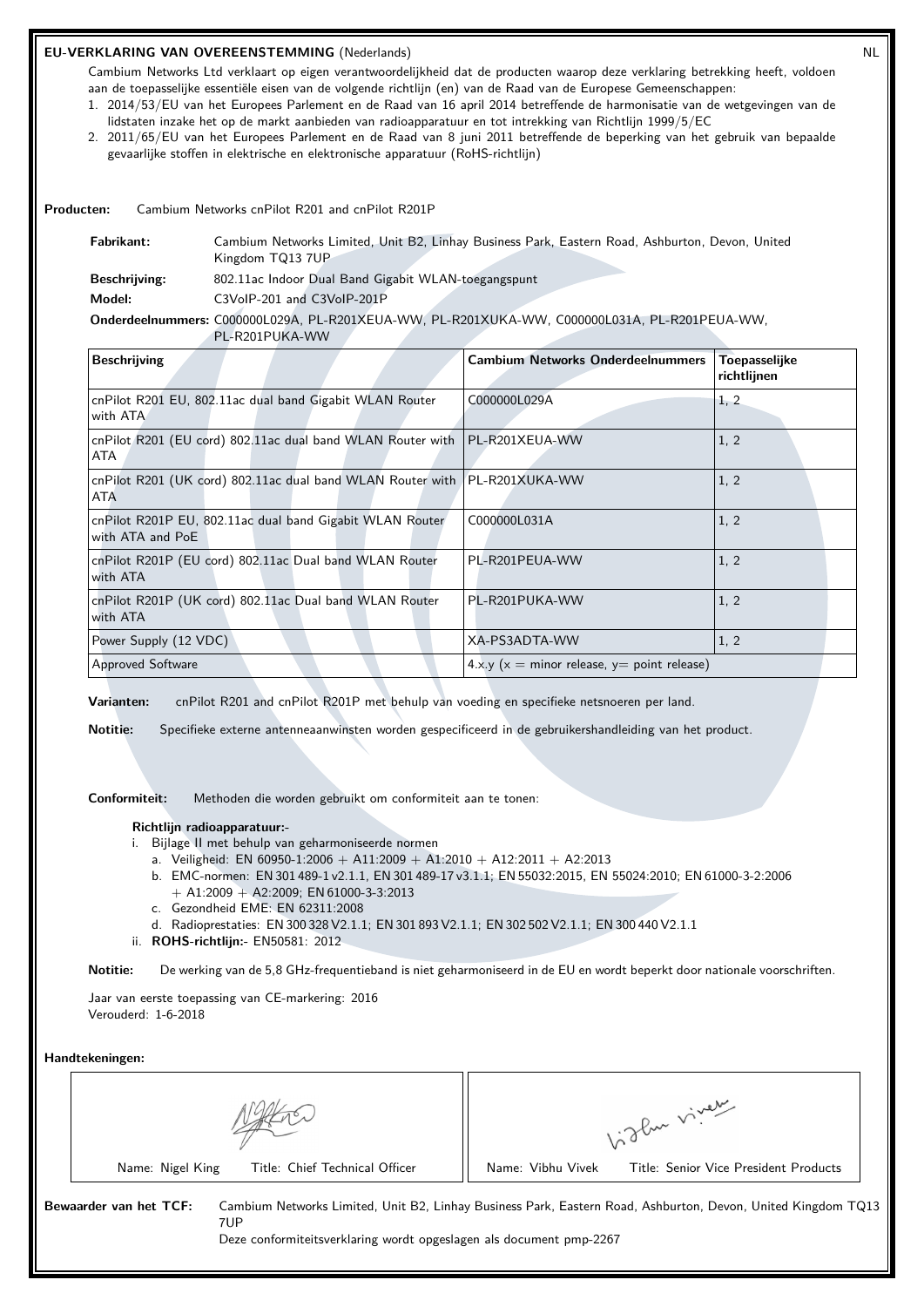## **EU-ERKLÆRING OM OVERENSSTEMMELSE** (Norsk) (Norway) NO

Cambium Networks Ltd erklærer på eget ansvar at produktene som denne erklæringen vedrører, overholder de gjeldende grunnleggende kravene i følgende direktiv (er) av Rådet for De europeiske fellesskap:

- 1. 2014/53/EU av Europaparlamentet og Rådet av 16. april 2014 om harmonisering av medlemsstaternes lovgivning om tilgjengeliggjøring på markedet av radioutstyr og opphevelse av direktiv 1999/5/EC
- 2. 2011/65/EU av Europaparlamentet og Rådet av 8. juni 2011 om begrensning av bruken av visse farlige stoffer i elektrisk og elektronisk utstyr (RoHS-direktivet)

**Produkter:** Cambium Networks cnPilot R201 and cnPilot R201P

**Produsent:** Cambium Networks Limited, Unit B2, Linhay Business Park, Eastern Road, Ashburton, Devon, United Kingdom TQ13 7UP **Beskrivelse:** 802.11ac Innendørs Dual Band Gigabit WLAN Access Point **Modell:** C3VoIP-201 and C3VoIP-201P **Artikkelnummer:** C000000L029A, PL-R201XEUA-WW, PL-R201XUKA-WW, C000000L031A, PL-R201PEUA-WW, PL-R201PUKA-WW

| <b>Beskrivelse</b>                                                                        | <b>Cambium Networks Artikkelnummer</b>        | Gjeldende direktiver |
|-------------------------------------------------------------------------------------------|-----------------------------------------------|----------------------|
| cnPilot R201 EU, 802.11ac dual band Gigabit WLAN Router<br>with ATA                       | C000000L029A                                  | 1, 2                 |
| cnPilot R201 (EU cord) 802.11ac dual band WLAN Router with   PL-R201XEUA-WW<br>ATA        |                                               | 1, 2                 |
| cnPilot R201 (UK cord) 802.11ac dual band WLAN Router with   PL-R201XUKA-WW<br><b>ATA</b> |                                               | 1, 2                 |
| cnPilot R201P EU, 802.11ac dual band Gigabit WLAN Router<br>with ATA and PoE              | C000000L031A                                  | 1, 2                 |
| cnPilot R201P (EU cord) 802.11ac Dual band WLAN Router<br>with ATA                        | PL-R201PEUA-WW                                | 1, 2                 |
| cnPilot R201P (UK cord) 802.11ac Dual band WLAN Router<br>with ATA                        | PL-R201PUKA-WW                                | 1, 2                 |
| Power Supply (12 VDC)                                                                     | XA-PS3ADTA-WW                                 | 1, 2                 |
| <b>Approved Software</b>                                                                  | $4.x.y(x = minor release, y = point release)$ |                      |

**Varianter:** cnPilot R201 and cnPilot R201P bruker strømforsyning og spesifikke ledninger per land.

**Merk:** Dedikerte eksterne antenne gevinster er spesifisert i produktets brukerhåndbok.

**Overensstemmelse:** Metoder som brukes til å demonstrere samsvar:

#### **Direktiv om radioutstyr:-**

- i. Vedlegg II ved bruk av harmoniserte standarder
	- a. Sikkerhet: EN 60950-1:2006 + A11:2009 + A1:2010 + A12:2011 + A2:2013
	- b. EMC standarder: EN 301 489-1 v2.1.1, EN 301 489-17 v3.1.1; EN 55032:2015, EN 55024:2010; EN 61000-3-2:2006  $+$  A1:2009  $+$  A2:2009; EN 61000-3-3:2013
	- c. Helse EME: EN 62311:2008
	- d. Radio ytelse: EN 300 328 V2.1.1; EN 301 893 V2.1.1; EN 302 502 V2.1.1; EN 300 440 V2.1.1
- ii. **ROHS-direktivet:-** EN50581: 2012

**Merk:** Drift av 5,8 GHz-frekvensbåndet er ikke harmonisert i EU og er begrenset av nasjonale forskrifter.

År for første påføring av CE-merket: 2016 Datert: 1-6-2018

**Signaturer:**

|                                                                             | glan viver                                                                                                       |
|-----------------------------------------------------------------------------|------------------------------------------------------------------------------------------------------------------|
| Title: Chief Technical Officer<br>Name: Nigel King                          | Name: Vibhu Vivek<br>Title: Senior Vice President Products                                                       |
| Keeper av TCF:<br>Denne samsvarserklæringen er lagret som dokument pmp-2267 | Cambium Networks Limited, Unit B2, Linhay Business Park, Eastern Road, Ashburton, Devon, United Kingdom TQ13 7UP |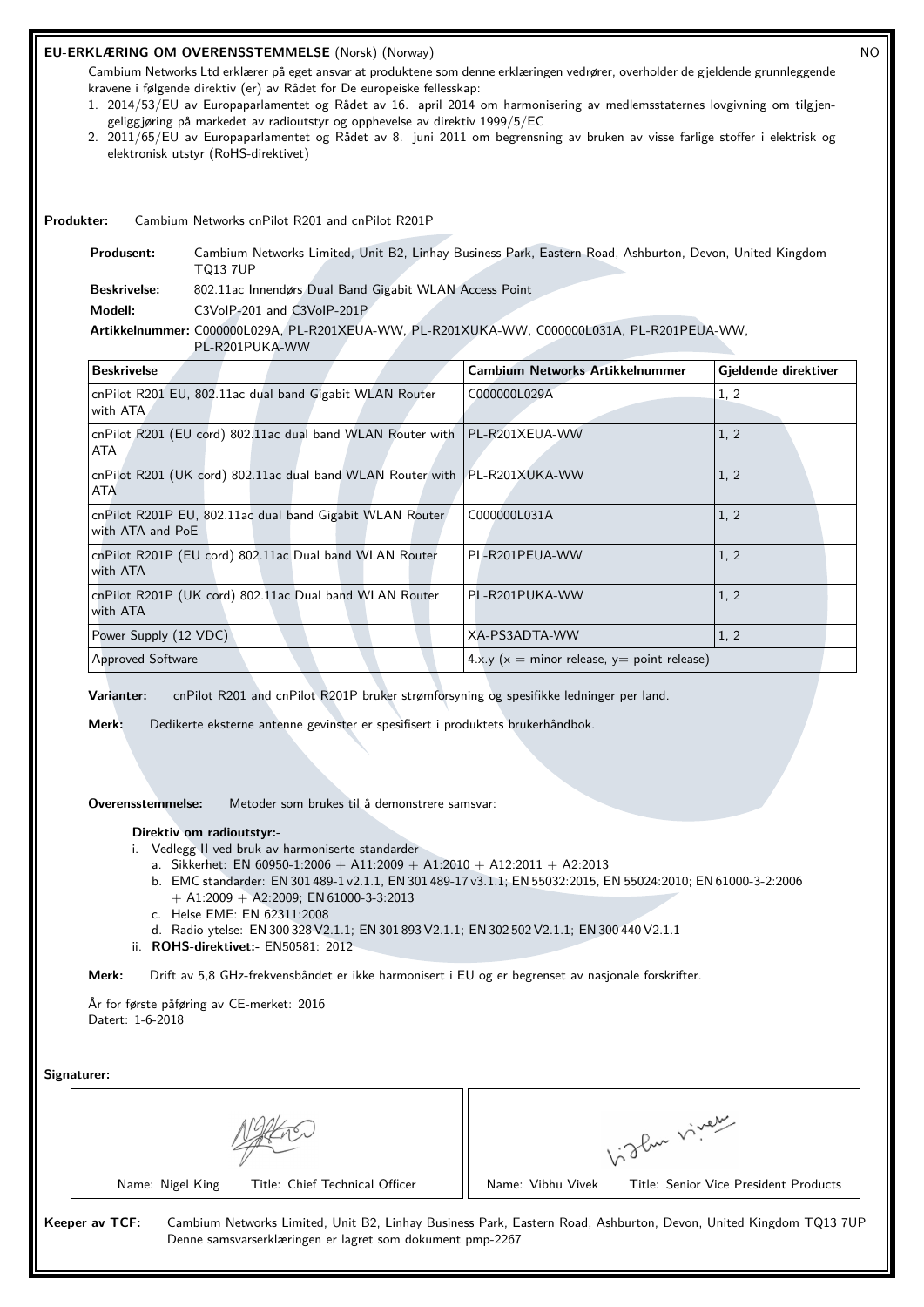# **DEKLARACJA ZGODNOŚCI UE** (Polskie) (Poland) PL

Cambium Networks Ltd oświadcza na swoją wyłączną odpowiedzialność, że produkty, do których odnosi się niniejsza deklaracja, są zgodne z mającymi zastosowanie zasadniczymi wymogami następującej dyrektywy Rady (ów) Rady Wspólnot Europejskich:

- 1. 2014/53/EU Parlamentu Europejskiego i Rady z dnia 16 kwietnia 2014 r. w sprawie harmonizacji ustawodawstw Państw Członkowskich odnoszących się do udostępniania na rynku urządzeń radiowych i uchylająca dyrektywę 1999/5/EC
- 2. 2011/65/EU Parlamentu Europejskiego i Rady z dnia 8 czerwca 2011 r. w sprawie ograniczenia stosowania niektórych niebezpiecznych substancji w sprzęcie elektrycznym i elektronicznym (dyrektywa RoHS)

#### **Produkty:** Cambium Networks cnPilot R201 and cnPilot R201P

**Producent:** Cambium Networks Limited, Unit B2, Linhay Business Park, Eastern Road, Ashburton, Devon, United Kingdom TQ13 7UP

**Opis:** Punkt dostępowy 802.11ac Dual Band Gigabit WLAN

**Model:** C3VoIP-201 and C3VoIP-201P

#### **Numer części:** C000000L029A, PL-R201XEUA-WW, PL-R201XUKA-WW, C000000L031A, PL-R201PEUA-WW,

PL-R201PUKA-WW

| Opis                                                                                    | Cambium Networks Numer części                 | <b>Odpowiednie</b><br>dyrektywy |
|-----------------------------------------------------------------------------------------|-----------------------------------------------|---------------------------------|
| cnPilot R201 EU, 802.11ac dual band Gigabit WLAN Router<br>with ATA                     | C000000L029A                                  | 1, 2                            |
| cnPilot R201 (EU cord) 802.11ac dual band WLAN Router with   PL-R201XEUA-WW<br>ATA      |                                               | 1, 2                            |
| cnPilot R201 (UK cord) 802.11ac dual band WLAN Router with PL-R201XUKA-WW<br><b>ATA</b> |                                               | 1, 2                            |
| cnPilot R201P EU, 802.11ac dual band Gigabit WLAN Router<br>with ATA and PoE            | C000000L031A                                  | 1, 2                            |
| cnPilot R201P (EU cord) 802.11ac Dual band WLAN Router<br>with ATA                      | PL-R201PEUA-WW                                | 1, 2                            |
| cnPilot R201P (UK cord) 802.11ac Dual band WLAN Router<br>with ATA                      | PL-R201PUKA-WW                                | 1, 2                            |
| Power Supply (12 VDC)                                                                   | XA-PS3ADTA-WW                                 | 1, 2                            |
| <b>Approved Software</b>                                                                | $4.x.y(x = minor release, y = point release)$ |                                 |

**Warianty:** cnPilot R201 and cnPilot R201P z zasilaczem i specyficznymi liniami dla każdego kraju.

**Uwaga:** Dedykowane wzmocnienia anteny zewnętrznej są określone w podręczniku użytkownika produktu.

# **Zgodność:** Metody stosowane do wykazania zgodności:

#### **Dyrektywa w sprawie urządzeń radiowych:-**

- i. Załącznik II wykorzystujący zharmonizowane normy
	- a. Bezpieczeństwo: EN 60950-1:2006 + A11:2009 + A1:2010 + A12:2011 + A2:2013
	- b. Standardy EMC: EN 301 489-1 v2.1.1, EN 301 489-17 v3.1.1; EN 55032:2015, EN 55024:2010; EN 61000-3-2:2006  $+$  A1:2009 + A2:2009; EN 61000-3-3:2013
	- c. Zdrowie EME: EN 62311:2008
	- d. Wydajność radiowa: EN 300 328 V2.1.1; EN 301 893 V2.1.1; EN 302 502 V2.1.1; EN 300 440 V2.1.1
- ii. **Dyrektywa ROHS:-** EN50581: 2012

**Uwaga:** Działanie pasma częstotliwości 5,8 GHz nie jest zharmonizowane w UE i jest ograniczone przepisami krajowymi.

Rok pierwszego zgłoszenia znaku CE: 2016 Przestarzały: 1-6-2018

| Podpisy: |
|----------|
|          |

|                  |                                                                          |                   | 1. The viver                                                                                                     |
|------------------|--------------------------------------------------------------------------|-------------------|------------------------------------------------------------------------------------------------------------------|
| Name: Nigel King | Title: Chief Technical Officer                                           | Name: Vibhu Vivek | Title: Senior Vice President Products                                                                            |
| Opiekun TCF:     | Niniejsza Deklaracja zgodności jest przechowywana jako dokument pmp-2267 |                   | Cambium Networks Limited, Unit B2, Linhay Business Park, Eastern Road, Ashburton, Devon, United Kingdom TQ13 7UP |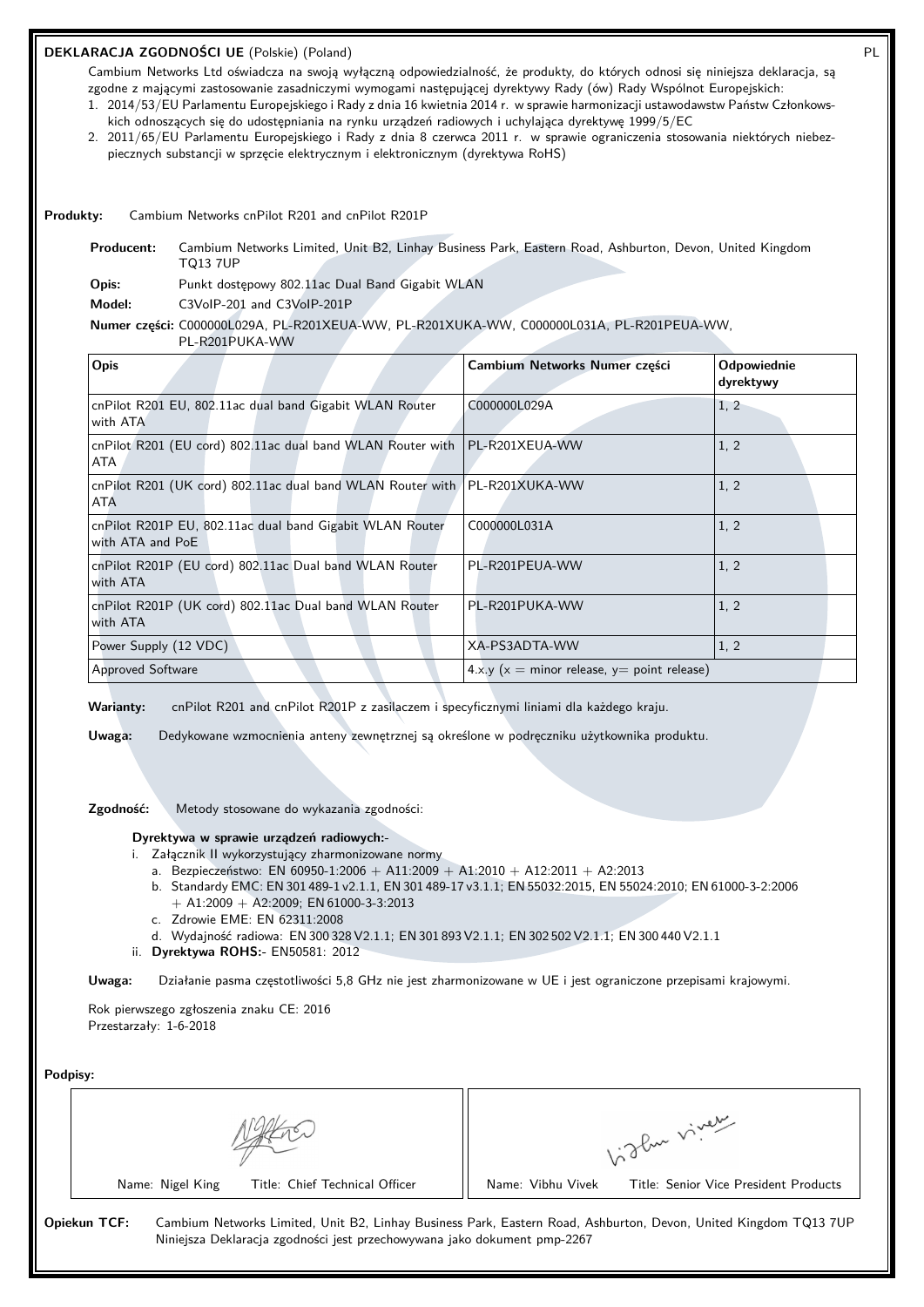# **DECLARAÇÃO DE CONFORMIDADE DA UE** (Português) (Portugal) **PT**

Cambium Networks Ltd declara, sob a sua única e inteira responsabilidade, que os produtos a que esta declaração se refere estão em conformidade com os requisitos essenciais aplicáveis da (s) seguinte (s) Directiva (s) do Conselho das Comunidades Europeias.:

1. 2014/53/EU do Parlamento Europeu e do Conselho, de 16 de abril de 2014, relativa à harmonização das legislações dos Estados-Membros respeitantes à disponibilização no mercado de equipamentos de rádio e que revoga a Diretiva 1999/5/EC

2. 2011/65/EU do Parlamento Europeu e do Conselho, de 8 de junho de 2011, relativa à restrição do uso de determinadas substâncias perigosas em equipamentos elétricos e eletrónicos (Diretiva RSP)

**Produtos:** Cambium Networks cnPilot R201 and cnPilot R201P

| <b>Fabricante:</b> | Cambium Networks Limited, Unit B2, Linhay Business Park, Eastern Road, Ashburton, Devon, United<br>Kingdom TQ13 7UP |
|--------------------|---------------------------------------------------------------------------------------------------------------------|
| Descricão:         | Ponto de acesso Wi-Fi Gigabit interno de banda dupla 802.11ac                                                       |
| Modelo:            | C3VoIP-201 and C3VoIP-201P                                                                                          |
|                    | Números de peça: C000000L029A, PL-R201XEUA-WW, PL-R201XUKA-WW, C000000L031A, PL-R201PEUA-WW,<br>PL-R201PUKA-WW      |

| Descrição                                                                                 | Cambium Networks Números de peça               | Diretrizes Aplicáveis |
|-------------------------------------------------------------------------------------------|------------------------------------------------|-----------------------|
| cnPilot R201 EU, 802.11ac dual band Gigabit WLAN Router<br>with ATA                       | C000000L029A                                   | 1, 2                  |
| cnPilot R201 (EU cord) 802.11ac dual band WLAN Router with   PL-R201XEUA-WW<br>ATA        |                                                | 1, 2                  |
| cnPilot R201 (UK cord) 802.11ac dual band WLAN Router with   PL-R201XUKA-WW<br><b>ATA</b> |                                                | 1, 2                  |
| cnPilot R201P EU, 802.11ac dual band Gigabit WLAN Router<br>with ATA and PoE              | C000000L031A                                   | 1, 2                  |
| cnPilot R201P (EU cord) 802.11ac Dual band WLAN Router<br>with ATA                        | PL-R201PEUA-WW                                 | 1, 2                  |
| cnPilot R201P (UK cord) 802.11ac Dual band WLAN Router<br>with ATA                        | PL-R201PUKA-WW                                 | 1, 2                  |
| Power Supply (12 VDC)                                                                     | XA-PS3ADTA-WW                                  | 1, 2                  |
| <b>Approved Software</b>                                                                  | $4.x.y (x = minor release, y = point release)$ |                       |

**Variantes:** cnPilot R201 and cnPilot R201P usando fonte de alimentação e cabos de linha específicos por país.

**Nota:** Ganhos dedicados da antena externa são especificados no Guia do Usuário do produto.

**Conformidade:** Métodos usados para demonstrar conformidade:

**Diretiva de equipamentos de rádio:-**

- i. Anexo II, utilizando normas harmonizadas
	- a. Segurança: EN 60950-1:2006 + A11:2009 + A1:2010 + A12:2011 + A2:2013
	- b. Padrões EMC: EN 301 489-1 v2.1.1, EN 301 489-17 v3.1.1; EN 55032:2015, EN 55024:2010; EN 61000-3-2:2006  $+$  A1:2009  $+$  A2:2009; EN 61000-3-3:2013
	- c. Saúde EME: EN 62311:2008
	- d. Desempenho de rádio: EN 300 328 V2.1.1; EN 301 893 V2.1.1; EN 302 502 V2.1.1; EN 300 440 V2.1.1
- ii. **Diretriz ROHS:-** EN50581: 2012
- **Nota:** O funcionamento da faixa de frequências de 5,8 GHz não está harmonizado na UE e é restringido por regulamentos nacionais.

Ano da primeira aplicação da marca CE: 2016 Datado: 1-6-2018

|                                                                                          | glu viver                                                                                                        |
|------------------------------------------------------------------------------------------|------------------------------------------------------------------------------------------------------------------|
| Title: Chief Technical Officer<br>Name: Nigel King                                       | Title: Senior Vice President Products<br>Name: Vibhu Vivek                                                       |
| Guardião do TCF:<br>Esta Declaração de Conformidade é armazenada como documento pmp-2267 | Cambium Networks Limited, Unit B2, Linhay Business Park, Eastern Road, Ashburton, Devon, United Kingdom TQ13 7UP |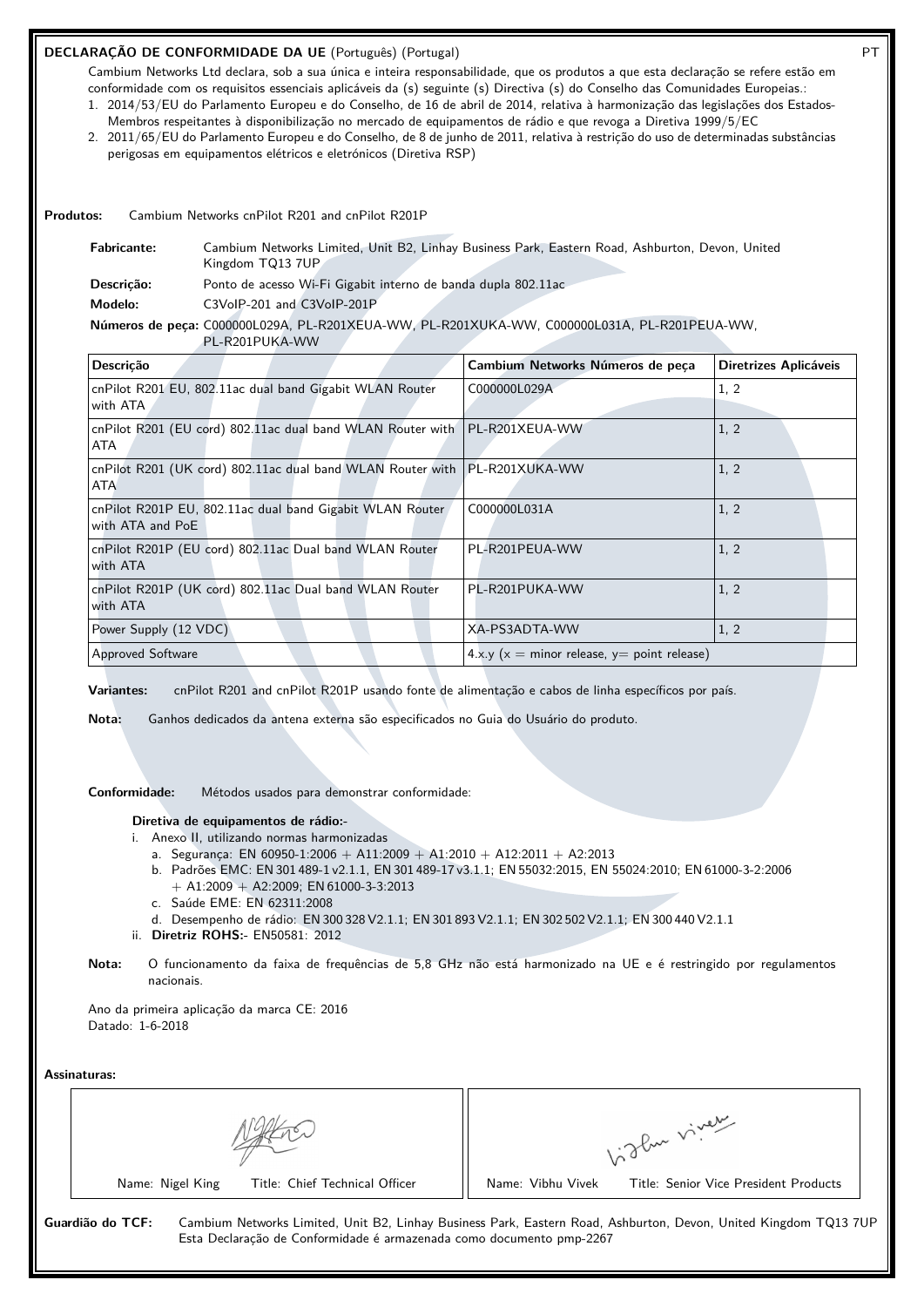# **DECLARAȚIA DE CONFORMITATE A UE** (Română) (Romania) RO

Cambium Networks Ltd declară pe răspunderea sa exclusivă că produsele la care se referă această declarație sunt conforme cu cerințele esențiale aplicabile din următoarea directivă (directive) a Consiliului Comunităților Europene:

- 1. 2014/53/EU al Parlamentului European și al Consiliului din 16 aprilie 2014 privind armonizarea legislațiilor statelor membre referitoare la punerea la dispoziție pe piață a echipamentelor radio și de abrogare a Directivei 1999/5/EC
- 2. 2011/65/EU al Parlamentului European și al Consiliului din 8 iunie 2011 privind restricționarea utilizării anumitor substanțe periculoase în echipamentele electrice și electronice (Directiva RoHS)

**Produse:** Cambium Networks cnPilot R201 and cnPilot R201P

| Producător: | Cambium Networks Limited, Unit B2, Linhay Business Park, Eastern Road, Ashburton, Devon, United |
|-------------|-------------------------------------------------------------------------------------------------|
|             | Kingdom TQ13 7UP                                                                                |
| Descriere:  | 802.11ac Punct de acces WLAN dual-band Gigabit                                                  |
| Model:      | C3VoIP-201 and C3VoIP-201P                                                                      |
|             | Numere de numere: C000000L029A, PL-R201XEUA-WW, PL-R201XUKA-WW, C000000L031A, PL-R201PEUA-WW,   |
|             | PL-R201PUKA-WW                                                                                  |

| <b>Descriere</b>                                                                   | Cambium Networks Numere de numere                   | Directivele aplicabile |
|------------------------------------------------------------------------------------|-----------------------------------------------------|------------------------|
| cnPilot R201 EU, 802.11ac dual band Gigabit WLAN Router<br>with ATA                | C000000L029A                                        | 1, 2                   |
| cnPilot R201 (EU cord) 802.11ac dual band WLAN Router with   PL-R201XEUA-WW<br>ATA |                                                     | 1, 2                   |
| cnPilot R201 (UK cord) 802.11ac dual band WLAN Router with   PL-R201XUKA-WW<br>ATA |                                                     | 1, 2                   |
| cnPilot R201P EU, 802.11ac dual band Gigabit WLAN Router<br>with ATA and PoE       | C000000L031A                                        | 1, 2                   |
| cnPilot R201P (EU cord) 802.11ac Dual band WLAN Router<br>with ATA                 | PL-R201PEUA-WW                                      | 1, 2                   |
| cnPilot R201P (UK cord) 802.11ac Dual band WLAN Router<br>with ATA                 | PL-R201PUKA-WW                                      | 1, 2                   |
| Power Supply (12 VDC)                                                              | XA-PS3ADTA-WW                                       | 1, 2                   |
| <b>Approved Software</b>                                                           | $4 \times y$ (x = minor release, y = point release) |                        |

**Variante:** cnPilot R201 and cnPilot R201P utilizând sursă de alimentare și cabluri specifice pentru fiecare țară.

**Notă:** Efectele antenei externe dedicate sunt specificate în Ghidul utilizatorului produsului.

**Conformitate:** Metode utilizate pentru demonstrarea conformității:

## **Directiva privind echipamentele radio:-**

- i. Anexa II, utilizând standarde armonizate
	- a. Siguranță: EN 60950-1:2006 + A11:2009 + A1:2010 + A12:2011 + A2:2013
	- b. Standardele EMC: EN 301 489-1 v2.1.1, EN 301 489-17 v3.1.1; EN 55032:2015, EN 55024:2010; EN 61000-3-2:2006 + A1:2009 + A2:2009; EN 61000-3-3:2013
	- c. Sănătate EME: EN 62311:2008
	- d. Performanță radio: EN 300 328 V2.1.1; EN 301 893 V2.1.1; EN 302 502 V2.1.1; EN 300 440 V2.1.1
- ii. **Directiva ROHS:-** EN50581: 2012

**Notă:** Funcționarea benzii de frecvență de 5,8 GHz nu este armonizată în UE și este limitată de reglementările naționale.

Anul primei aplicări a mărcii CE: 2016 Datat: 1-6-2018

#### **Semnături:**

|                                                                                                      | glan viver                                                                                                   |
|------------------------------------------------------------------------------------------------------|--------------------------------------------------------------------------------------------------------------|
| Title: Chief Technical Officer<br>Name: Nigel King                                                   | Title: Senior Vice President Products<br>Name: Vibhu Vivek                                                   |
| Administrator al TCF:<br>7UP<br>Această Declaratie de Conformitate este stocată ca document pmp-2267 | Cambium Networks Limited, Unit B2, Linhay Business Park, Eastern Road, Ashburton, Devon, United Kingdom TQ13 |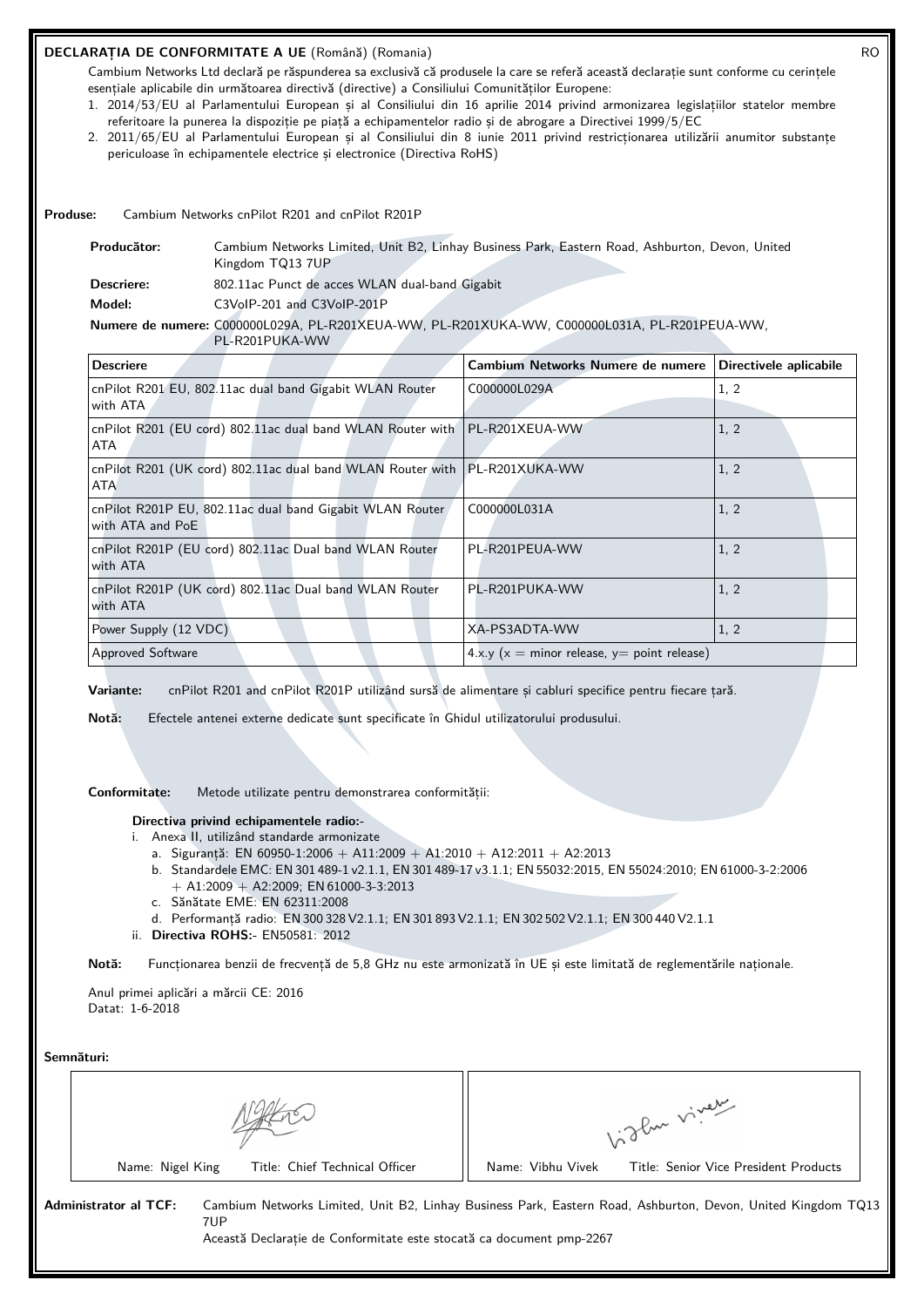# **EÚ VYHLÁSENIE O ZHODE** (Slovenský) (Slovakia) SK

Cambium Networks Ltd vyhlasuje na svoju vlastnú zodpovednosť, že výrobky, na ktoré sa vzťahuje toto vyhlásenie, sú v súlade s platnými základnými požiadavkami nasledujúcej smernice (-ov) Rady Európskych spoločenstiev:

- 1. 2014/53/EU Európskeho parlamentu a Rady zo 16. apríla 2014 o zosúladení právnych predpisov členských štátov týkajúcich sa sprístupnenia rádiových zariadení na trhu a o zrušení smernice Európskeho parlamentu a Rady 1999/5/EC
- 2. 2011/65/EU Európskeho parlamentu a Rady z 8. júna 2011 o obmedzení používania určitých nebezpečných látok v elektrických a elektronických zariadeniach (smernica o ONL)

**Produkty:** Cambium Networks cnPilot R201 and cnPilot R201P

**Výrobca:** Cambium Networks Limited, Unit B2, Linhay Business Park, Eastern Road, Ashburton, Devon, United Kingdom TQ13 7UP

Popis: 802.11ac vnútorné dvojpásmové gigabitové prístupové miesto WLAN

**Model:** C3VoIP-201 and C3VoIP-201P

**Čísla častí:** C000000L029A, PL-R201XEUA-WW, PL-R201XUKA-WW, C000000L031A, PL-R201PEUA-WW,

PL-R201PUKA-WW

| <b>Popis</b>                                                                              | Cambium Networks Čísla častí                  | Uplatniteľné smernice |
|-------------------------------------------------------------------------------------------|-----------------------------------------------|-----------------------|
| cnPilot R201 EU, 802.11ac dual band Gigabit WLAN Router<br>with ATA                       | C000000L029A                                  | 1, 2                  |
| cnPilot R201 (EU cord) 802.11ac dual band WLAN Router with   PL-R201XEUA-WW<br>ATA        |                                               | 1, 2                  |
| cnPilot R201 (UK cord) 802.11ac dual band WLAN Router with   PL-R201XUKA-WW<br><b>ATA</b> |                                               | 1, 2                  |
| cnPilot R201P EU, 802.11ac dual band Gigabit WLAN Router<br>with ATA and PoE              | C000000L031A                                  | 1, 2                  |
| cnPilot R201P (EU cord) 802.11ac Dual band WLAN Router<br>with ATA                        | PL-R201PEUA-WW                                | 1, 2                  |
| cnPilot R201P (UK cord) 802.11ac Dual band WLAN Router<br>with ATA                        | PL-R201PUKA-WW                                | 1, 2                  |
| Power Supply (12 VDC)                                                                     | XA-PS3ADTA-WW                                 | 1, 2                  |
| Approved Software                                                                         | $4.x.y(x = minor release, y = point release)$ |                       |

**Varianty:** cnPilot R201 and cnPilot R201P využívajúci napájanie a špecifické káble v každej krajine.

**Poznámka:** Zvolené zisky externej antény sú špecifikované v používateľskej príručke k produktu.

**Zhoda:** Metódy používané na preukázanie zhody:

#### **Smernica o rádiovom zariadení:-**

- i. V prílohe II s použitím harmonizovaných noriem
	- a. bezpečnosť: EN 60950-1:2006 + A11:2009 + A1:2010 + A12:2011 + A2:2013
	- b. Normy EMC: EN 301 489-1 v2.1.1, EN 301 489-17 v3.1.1; EN 55032:2015, EN 55024:2010; EN 61000-3-2:2006  $+$  A1:2009  $+$  A2:2009; EN 61000-3-3:2013
	- c. Zdravie EME: EN 62311:2008
	- d. Rádiový výkon: EN 300 328 V2.1.1; EN 301 893 V2.1.1; EN 302 502 V2.1.1; EN 300 440 V2.1.1
- ii. **Smernica ROHS:-** EN50581: 2012

**Poznámka:** Prevádzka frekvenčného pásma 5,8 GHz nie je v EÚ harmonizovaná a je obmedzená národnými predpismi.

Rok prvého uplatnenia značky CE: 2016 Datovaný: 1-6-2018

**Podpisy:**

| ı vupısy.                                                                                                                                                                                   |                                                            |
|---------------------------------------------------------------------------------------------------------------------------------------------------------------------------------------------|------------------------------------------------------------|
|                                                                                                                                                                                             | 1. Then viver                                              |
| Title: Chief Technical Officer<br>Name: Nigel King                                                                                                                                          | Name: Vibhu Vivek<br>Title: Senior Vice President Products |
| Strážca TCF:<br>Cambium Networks Limited, Unit B2, Linhay Business Park, Eastern Road, Ashburton, Devon, United Kingdom TQ13 7UP<br>Toto vyhlásenie o zhode sa ukladá ako dokument pmp-2267 |                                                            |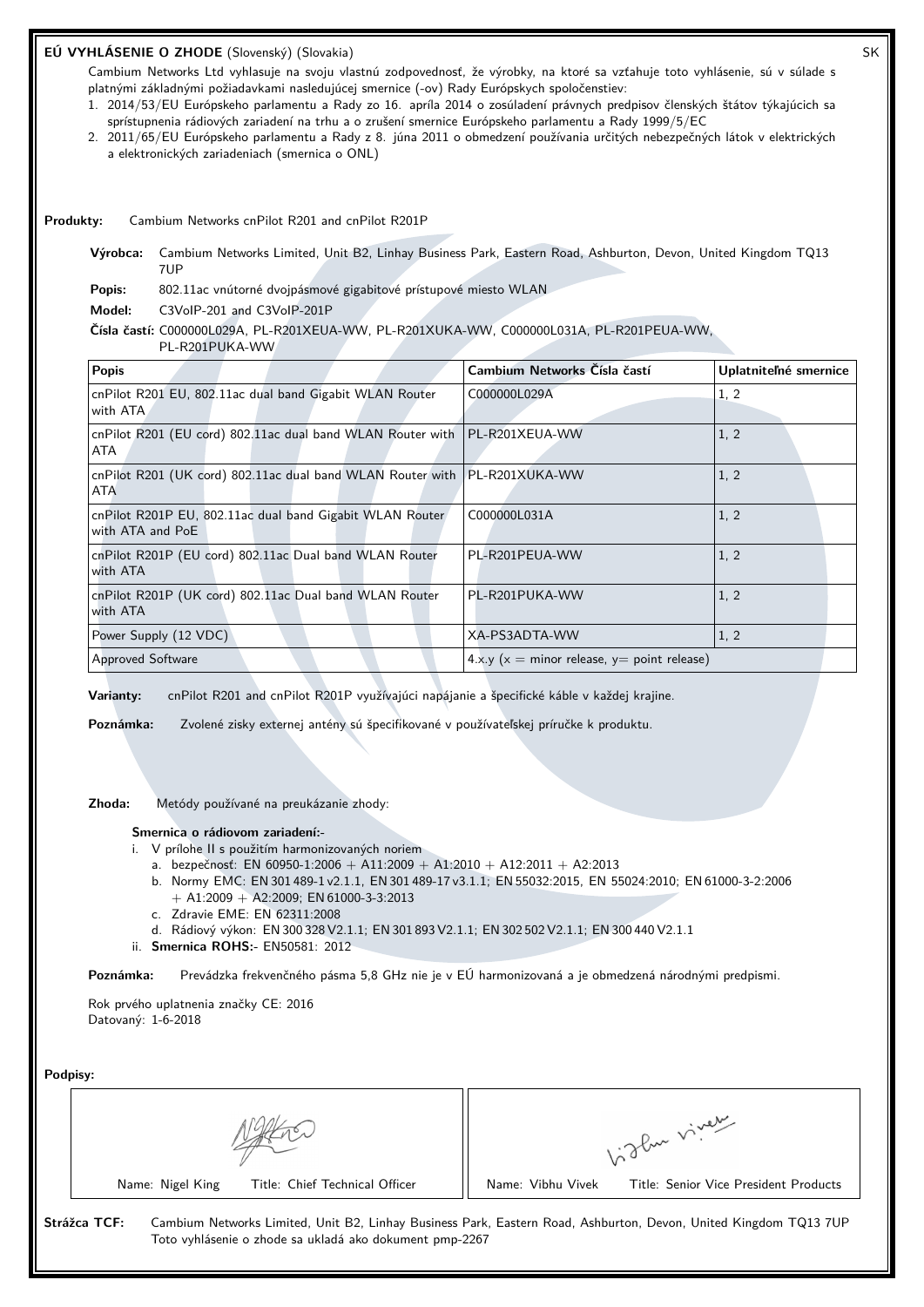# **EÚ VYHLÁSENIE O ZHODE** (Slovenija) (Slovenia) SI

Cambium Networks Ltd s svojo izključno odgovornostjo izjavlja, da so proizvodi, na katere se nanaša ta izjava, v skladu z veljavnimi bistvenimi zahtevami naslednje direktive (direktiv) Sveta Evrope:

- 1. 2014/53/EU Evropskega parlamenta in Sveta z dne 16. aprila 2014 o usklajevanju zakonodaje držav članic o dajanju radijske opreme na trg in o razveljavitvi Direktive 1999/5/EC
- 2. 2011/65/EU Evropskega parlamenta in Sveta z dne 8. junija 2011 o omejevanju uporabe nekaterih nevarnih snovi v električni in elektronski opremi (direktiva RoHS)

**Izdelki:** Cambium Networks cnPilot R201 and cnPilot R201P

**Proizvajalec:** Cambium Networks Limited, Unit B2, Linhay Business Park, Eastern Road, Ashburton, Devon, United Kingdom TQ13 7UP

**Opis:** 802.11ac notranji Dual Band Gigabit WLAN dostopno točko

**Model:** C3VoIP-201 and C3VoIP-201P

**Številke delov:** C000000L029A, PL-R201XEUA-WW, PL-R201XUKA-WW, C000000L031A, PL-R201PEUA-WW,

PL-R201PUKA-WW

| Opis                                                                                      | Cambium Networks Številke delov               | Veljavne direktive |
|-------------------------------------------------------------------------------------------|-----------------------------------------------|--------------------|
| cnPilot R201 EU, 802.11ac dual band Gigabit WLAN Router<br>with ATA                       | C000000L029A                                  | 1, 2               |
| cnPilot R201 (EU cord) 802.11ac dual band WLAN Router with   PL-R201XEUA-WW<br>ATA        |                                               | 1, 2               |
| cnPilot R201 (UK cord) 802.11ac dual band WLAN Router with   PL-R201XUKA-WW<br><b>ATA</b> |                                               | 1, 2               |
| cnPilot R201P EU, 802.11ac dual band Gigabit WLAN Router<br>with ATA and PoE              | C000000L031A                                  | 1, 2               |
| cnPilot R201P (EU cord) 802.11ac Dual band WLAN Router<br>with ATA                        | PL-R201PEUA-WW                                | 1, 2               |
| cnPilot R201P (UK cord) 802.11ac Dual band WLAN Router<br>with ATA                        | PL-R201PUKA-WW                                | 1, 2               |
| Power Supply (12 VDC)                                                                     | XA-PS3ADTA-WW                                 | 1, 2               |
| <b>Approved Software</b>                                                                  | $4.x.y(x = minor release, y = point release)$ |                    |

**Variante:** cnPilot R201 and cnPilot R201P, ki uporablja napajanje in specifične linijske vrvice na državo.

**Opomba:** Namenska zunanja antenska dobitka so navedena v uporabniškem priročniku za izdelek.

**Skladnost:** Metode, uporabljene za dokazovanje skladnosti:

#### **Direktiva o radijski opremi:-**

- i. Priloga II z uporabo usklajenih standardov
	- a. Varnost: EN 60950-1:2006 + A11:2009 + A1:2010 + A12:2011 + A2:2013
	- b. EMC standardi: EN 301 489-1 v2.1.1, EN 301 489-17 v3.1.1; EN 55032:2015, EN 55024:2010; EN 61000-3-2:2006  $+$  A1:2009  $+$  A2:2009; EN 61000-3-3:2013
	- c. Zdravje EME: EN 62311:2008
	- d. Radijska zmogljivost: EN 300 328 V2.1.1; EN 301 893 V2.1.1; EN 302 502 V2.1.1; EN 300 440 V2.1.1
- ii. **ROHS direktiva:-** EN50581: 2012

**Opomba:** Delovanje frekvenčnega pasu 5,8 GHz v EU ni usklajeno in je omejeno z nacionalnimi predpisi.

Leto prve prijave oznake CE: 2016 Dated: 1-6-2018

| Podpisi:                                                                         |                                                                                                                  |
|----------------------------------------------------------------------------------|------------------------------------------------------------------------------------------------------------------|
|                                                                                  | 1. Then viver                                                                                                    |
| Name: Nigel King<br>Title: Chief Technical Officer                               | Name: Vibhu Vivek<br>Title: Senior Vice President Products                                                       |
| <b>Skrbnik TCF:</b><br>Ta izjava o skladnosti je shranjena kot dokument pmp-2267 | Cambium Networks Limited, Unit B2, Linhay Business Park, Eastern Road, Ashburton, Devon, United Kingdom TQ13 7UP |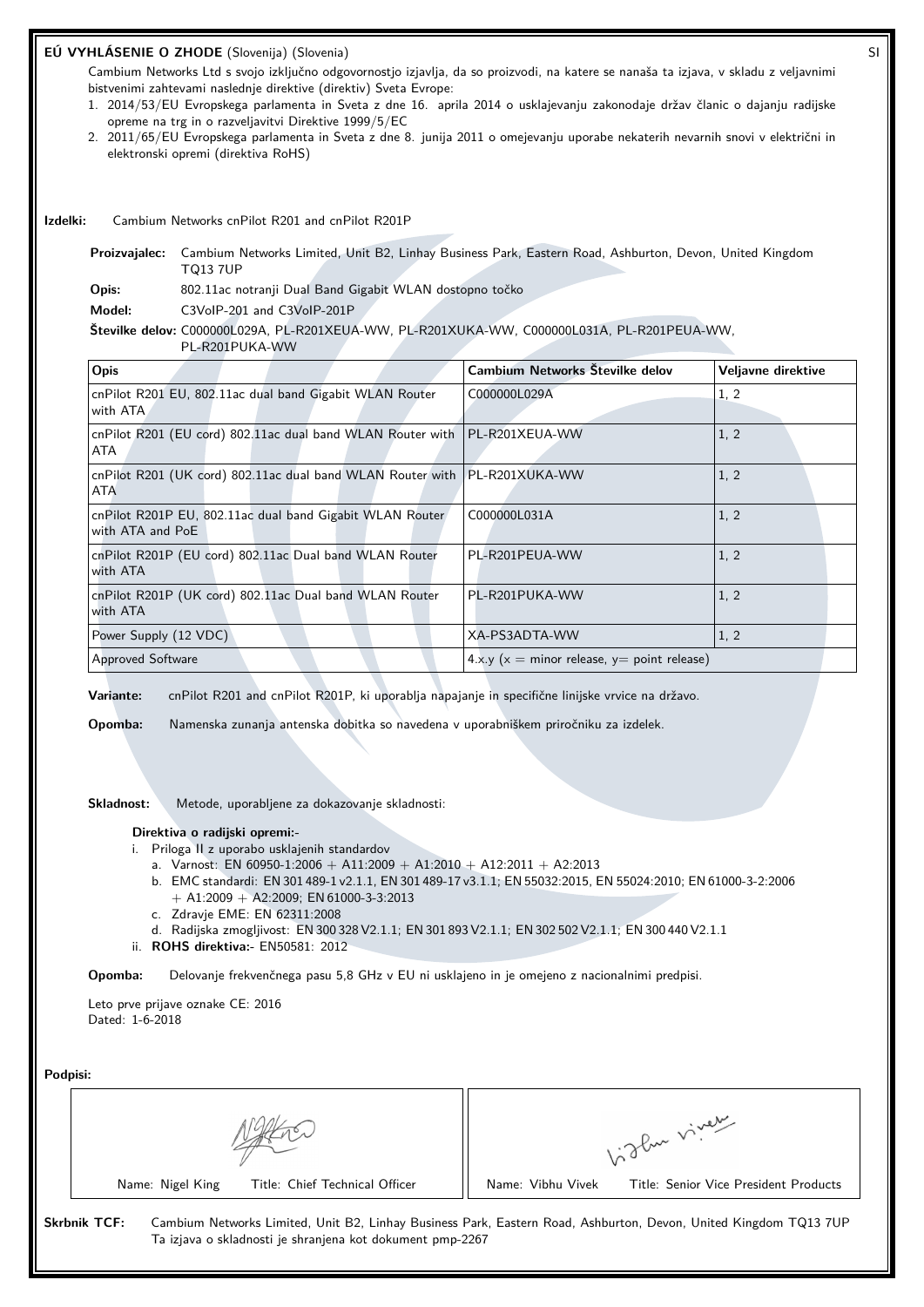# **DECLARACIÓN DE CONFORMIDAD DE LA UE** (Español) (Spain) ES

Cambium Networks Ltd declara bajo su exclusiva responsabilidad que los productos a los que se refiere la presente declaración se ajustan a los requisitos esenciales aplicables de la (s) siguiente (s) Directiva (s) del Consejo de las Comunidades Europeas:

- 1. 2014/53/EU del Parlamento Europeo y del Consejo, de 16 de abril de 2014, sobre la armonización de las legislaciones de los Estados miembros sobre la puesta a disposición en el mercado de los equipos de radiocomunicaciones y por la que se deroga la Directiva 1999/5/EC
- 2. 2011/65/EU del Parlamento Europeo y del Consejo, de 8 de junio de 2011, sobre la restricción del uso de determinadas sustancias peligrosas en aparatos eléctricos y electrónicos (Directiva RoHS)

**Productos:** Cambium Networks cnPilot R201 and cnPilot R201P

| <b>Fabricante:</b> | Cambium Networks Limited, Unit B2, Linhay Business Park, Eastern Road, Ashburton, Devon, United<br>Kingdom TQ13 7UP |
|--------------------|---------------------------------------------------------------------------------------------------------------------|
| Descripción:       | Punto de acceso WLAN Gigabit de banda dual interior 802.11ac                                                        |
| Modelo:            | C3VoIP-201 and C3VoIP-201P                                                                                          |

**Números de parte:** C000000L029A, PL-R201XEUA-WW, PL-R201XUKA-WW, C000000L031A, PL-R201PEUA-WW, PL-R201PUKA-WW

| Descripción                                                                               | Cambium Networks Números de parte                   | <b>Directivas aplicables</b> |
|-------------------------------------------------------------------------------------------|-----------------------------------------------------|------------------------------|
| cnPilot R201 EU, 802.11ac dual band Gigabit WLAN Router<br>with ATA                       | C000000L029A                                        | 1, 2                         |
| cnPilot R201 (EU cord) 802.11ac dual band WLAN Router with   PL-R201XEUA-WW<br>ATA        |                                                     | 1, 2                         |
| cnPilot R201 (UK cord) 802.11ac dual band WLAN Router with   PL-R201XUKA-WW<br><b>ATA</b> |                                                     | 1, 2                         |
| cnPilot R201P EU, 802.11ac dual band Gigabit WLAN Router<br>with ATA and PoE              | C000000L031A                                        | 1, 2                         |
| cnPilot R201P (EU cord) 802.11ac Dual band WLAN Router<br>with ATA                        | PL-R201PEUA-WW                                      | 1, 2                         |
| cnPilot R201P (UK cord) 802.11ac Dual band WLAN Router<br>with ATA                        | PL-R201PUKA-WW                                      | 1, 2                         |
| Power Supply (12 VDC)                                                                     | XA-PS3ADTA-WW                                       | 1, 2                         |
| <b>Approved Software</b>                                                                  | $4 \times y$ (x = minor release, y = point release) |                              |

**Variantes:** cnPilot R201 and cnPilot R201P usando fuente de alimentación y cables de línea específicos por país.

**Nota:** Las ganancias de la antena externa dedicada se especifican en la Guía del usuario del producto.

**Conformidad:** Métodos utilizados para demostrar la conformidad:

#### **Directiva de equipos de radio:-**

- i. Anexo II utilizando normas armonizadas
	- a. La seguridad: EN 60950-1:2006 + A11:2009 + A1:2010 + A12:2011 + A2:2013
	- b. Estándares de EMC: EN 301 489-1 v2.1.1, EN 301 489-17 v3.1.1; EN 55032:2015, EN 55024:2010; EN 61000-3-2:2006  $+$  A1:2009  $+$  A2:2009; EN 61000-3-3:2013
	- c. Salud: EN 62311:2008
	- d. Rendimiento de radio: EN 300 328 V2.1.1; EN 301 893 V2.1.1; EN 302 502 V2.1.1; EN 300 440 V2.1.1
- ii. **Directiva ROHS:-** EN50581: 2012
- **Nota:** El funcionamiento de la banda de frecuencia de 5,8 GHz no está armonizado en la UE y está restringido por las reglamentaciones nacionales.

Año de la primera aplicación de la marca CE: 2016 Anticuado: 1-6-2018

|                                | oflue viver                           |
|--------------------------------|---------------------------------------|
| Name: Nigel King               | Name: Vibhu Vivek                     |
| Title: Chief Technical Officer | Title: Senior Vice President Products |